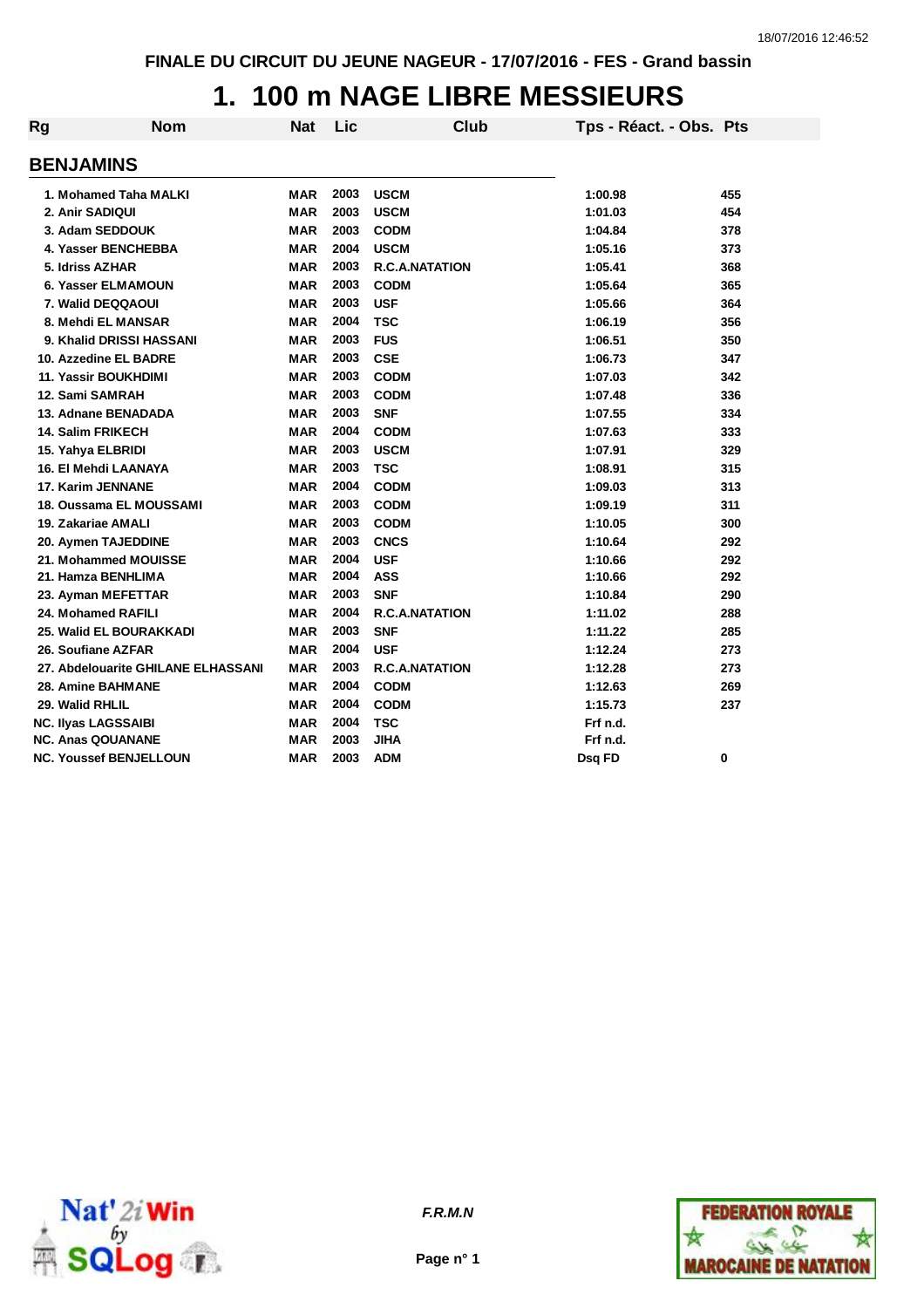#### **2. 50 m NAGE LIBRE MESSIEURS**

| Rg              | <b>Nom</b>                  | Nat        | Lic  | Club                  | Tps - Réact. - Obs. Pts |     |
|-----------------|-----------------------------|------------|------|-----------------------|-------------------------|-----|
| <b>POUSSINS</b> |                             |            |      |                       |                         |     |
|                 | 1. Adam BOURZINE            | <b>MAR</b> | 2005 | <b>USCM</b>           | 30.66                   | 317 |
|                 | 2. Yassine SEBBATA          | <b>MAR</b> | 2006 | <b>FUS</b>            | 31.57                   | 290 |
|                 | 3. Marwane SEBBATA          | <b>MAR</b> | 2006 | <b>FUS</b>            | 31.59                   | 290 |
|                 | 4. Yassir EL MADANI         | <b>MAR</b> | 2005 | <b>FUS</b>            | 31.63                   | 289 |
|                 | 5. Ismail DEQQAOUI          | <b>MAR</b> | 2005 | <b>USF</b>            | 32.08                   | 277 |
|                 | <b>6. Said CHAHINE</b>      | <b>MAR</b> | 2005 | <b>USCM</b>           | 32.13                   | 275 |
|                 | 7. Ziyad TIJARI             | <b>MAR</b> | 2006 | <b>CODM</b>           | 32.16                   | 274 |
|                 | 8. Youssef IDRISSI          | <b>MAR</b> | 2005 | <b>CODM</b>           | 32.20                   | 273 |
|                 | 9. Alae BOUARGANE           | MAR        | 2005 | <b>CODM</b>           | 32.53                   | 265 |
|                 | 10. Hamza KAMAL             | <b>MAR</b> | 2006 | <b>FUS</b>            | 32.66                   | 262 |
|                 | <b>11. Ali SAADOUN</b>      | <b>MAR</b> | 2005 | <b>CODM</b>           | 32.98                   | 254 |
|                 | 12. Akram NEJJAR            | <b>MAR</b> | 2006 | <b>USCM</b>           | 33.00                   | 254 |
|                 | 13. Souhaib EL MOUSSAMI     | <b>MAR</b> | 2006 | <b>CODM</b>           | 33.38                   | 245 |
|                 | 13. Aymane BOUZAIDI         | <b>MAR</b> | 2005 | <b>CSN</b>            | 33.38                   | 245 |
|                 | <b>15. Khalil ELMOUNE</b>   | <b>MAR</b> | 2005 | <b>CODM</b>           | 33.94                   | 233 |
|                 | <b>16. Othmane ZITOUNI</b>  | <b>MAR</b> | 2005 | <b>CODM</b>           | 34.56                   | 221 |
|                 | 17. Badr DEQQAOUI           | <b>MAR</b> | 2005 | <b>USF</b>            | 34.81                   | 216 |
|                 | 17. Hamza FILALI            | <b>MAR</b> | 2006 | <b>USCM</b>           | 34.81                   | 216 |
|                 | 19. Yassine SBAITI          | <b>MAR</b> | 2005 | <b>CODM</b>           | 35.03                   | 212 |
|                 | 20. Mohamed Aymen HARRABIDA | <b>MAR</b> | 2005 | <b>R.C.A.NATATION</b> | 35.06                   | 212 |
|                 | 21. Ali ESSARSARE           | <b>MAR</b> | 2005 | <b>CODM</b>           | 35.16                   | 210 |
| 22. Taha CHTATI |                             | <b>MAR</b> | 2005 | <b>CODM</b>           | 35.25                   | 208 |
|                 | 23. Ziad MAHRACH            | <b>MAR</b> | 2006 | <b>USF</b>            | 35.38                   | 206 |
|                 | 24. Samy BENCHEBBA          | <b>MAR</b> | 2006 | <b>USCM</b>           | 35.41                   | 206 |
|                 | 25. Abdellah HANINI         | <b>MAR</b> | 2006 | <b>CODM</b>           | 35.58                   | 203 |
|                 | <b>26. Jad KHERBOUCHE</b>   | <b>MAR</b> | 2006 | <b>ACK</b>            | 35.81                   | 199 |
|                 | 27. Mehdi ZEHNOUNI          | <b>MAR</b> | 2005 | <b>DHJ</b>            | 36.09                   | 194 |
|                 | 28. Yassine ALLOUCHI        | <b>MAR</b> | 2005 | <b>CODM</b>           | 36.22                   | 192 |
|                 | 29. Yasser MAHLI            | MAR        | 2006 | <b>R.C.A.NATATION</b> | 36.47                   | 188 |
|                 | <b>30. Ahmed BENNANI</b>    | <b>MAR</b> | 2006 | <b>CODM</b>           | 36.56                   | 187 |
|                 | 31. Asaad BOULMAKOUL        | <b>MAR</b> | 2006 | <b>ASS</b>            | 37.31                   | 176 |
|                 | <b>NC. Saad YASSIRI</b>     | <b>MAR</b> | 2005 | <b>USF</b>            | Frf n.d.                |     |



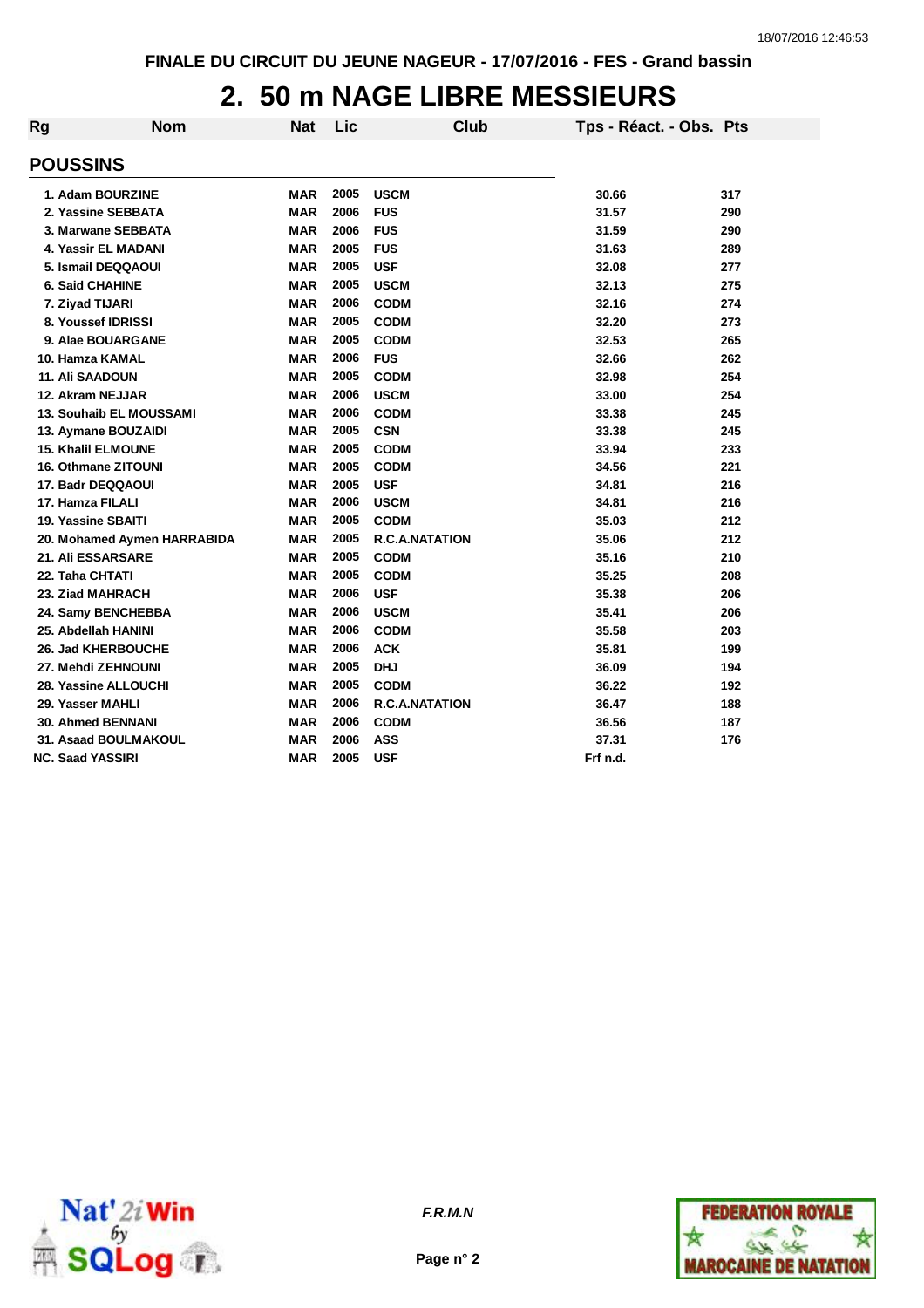# **3. 800 m NAGE LIBRE DAMES**

| Rg                | <b>Nom</b>                     | <b>Nat</b> | Lic  | Club                  | Tps - Réact. - Obs. Pts |     |
|-------------------|--------------------------------|------------|------|-----------------------|-------------------------|-----|
| <b>BENJAMINS</b>  |                                |            |      |                       |                         |     |
|                   | 1. Taghrid DAHBANI             | <b>MAR</b> | 2003 | <b>R.C.A.NATATION</b> | 10:22.91                | 490 |
|                   | 2. Sophie MONETTI              | <b>ITA</b> | 2003 | <b>USCM</b>           | 10:51.33                | 428 |
|                   | 3. Malak BOUSSOUF              | <b>MAR</b> | 2004 | <b>ACK</b>            | 10:57.30                | 417 |
| 4. Hajar SABER    |                                | <b>MAR</b> | 2003 | <b>CODM</b>           | 11:04.16                | 404 |
|                   | 5. Keltoum GOURRAM             | <b>MAR</b> | 2003 | <b>ADM</b>            | 11:05.74                | 401 |
|                   | 6. Maroua LAISSAOUI            | <b>MAR</b> | 2004 | <b>CODM</b>           | 11:09.59                | 394 |
|                   | 7. Hiba SOUIHEL                | <b>MAR</b> | 2003 | <b>WAC</b>            | 11:13.71                | 387 |
| 8. Nada JALAL     |                                | <b>MAR</b> | 2004 | <b>R.C.A.NATATION</b> | 11:13.91                | 387 |
|                   | 9. Imane BASKACH               | <b>MAR</b> | 2003 | <b>USCM</b>           | 11:14.75                | 385 |
|                   | 10. Ibtissam RACHID            | <b>MAR</b> | 2004 | R.C.A.NATATION        | 11:19.09                | 378 |
| 11. Nisrine FIRAS |                                | <b>MAR</b> | 2004 | <b>TSC</b>            | 11:19.59                | 377 |
| 12. Aya ICHOU     |                                | <b>MAR</b> | 2004 | <b>R.C.A.NATATION</b> | 11:21.75                | 373 |
|                   | 13. Basma BOUDRAR              | <b>MAR</b> | 2003 | <b>CODM</b>           | 11:27.36                | 364 |
|                   | <b>14. Mervem MAATAOUI</b>     | <b>MAR</b> | 2003 | <b>CODM</b>           | 11:32.94                | 355 |
|                   | <b>15. Lina GABOUNE</b>        | <b>MAR</b> | 2004 | <b>FUS</b>            | 11:36.00                | 351 |
|                   | 16. Douae EL MOUJARRADE        | <b>MAR</b> | 2003 | <b>SNF</b>            | 11:37.11                | 349 |
|                   | 17. Oumayma ETTALBI            | <b>MAR</b> | 2003 | <b>CODM</b>           | 11:37.35                | 349 |
|                   | 18. Nour El Houda MSOUGAR      | <b>MAR</b> | 2003 | <b>ASS</b>            | 11:38.16                | 348 |
|                   | 19. Doaa AMMOUMOU              | <b>MAR</b> | 2003 | <b>ACK</b>            | 11:40.20                | 345 |
|                   | 20. Ella Bianca Lorenza PARKIN | <b>GBR</b> | 2003 | <b>TSC</b>            | 11:41.95                | 342 |
|                   | 21. Kamilia MAALOUF            | <b>MAR</b> | 2004 | <b>WAC</b>            | 11:42.34                | 341 |
| 22. Basma KADI    |                                | <b>MAR</b> | 2004 | <b>CODM</b>           | 11:42.81                | 341 |
|                   | 23. Aicha EL BEKALI            | <b>MAR</b> | 2004 | A.S.F.A.R             | 11:47.16                | 334 |
|                   | 24. Oumaima RACHIDI            | <b>MAR</b> | 2004 | <b>USCM</b>           | 11:47.69                | 334 |
|                   | 25. Rime Ines EL RHOUBARI      | <b>MAR</b> | 2004 | <b>FUS</b>            | 11:51.51                | 328 |
|                   | 26. Hiba BOURZINE              | <b>MAR</b> | 2004 | <b>ASS</b>            | 11:53.19                | 326 |
|                   | 27. Hiba CHOUAIBI              | <b>MAR</b> | 2004 | <b>USCM</b>           | 11:53.22                | 326 |
|                   | 28. Imane BAMHAOUED            | <b>MAR</b> | 2004 | A.S.F.A.R             | 11:55.66                | 323 |
| 29. Rania DEHBI   |                                | <b>MAR</b> | 2003 | <b>CODM</b>           | 11:57.03                | 321 |
|                   | <b>30. Abrare BELRHITI</b>     | <b>MAR</b> | 2004 | <b>ACK</b>            | 12:17.81                | 294 |
|                   | 31. Fatima Zahrae AIT TALEB    | MAR        | 2003 | <b>CODM</b>           | 12:44.45                | 265 |
| 32. Nada RAFIK    |                                | <b>MAR</b> | 2003 | <b>CODM</b>           | 13:04.94                | 244 |



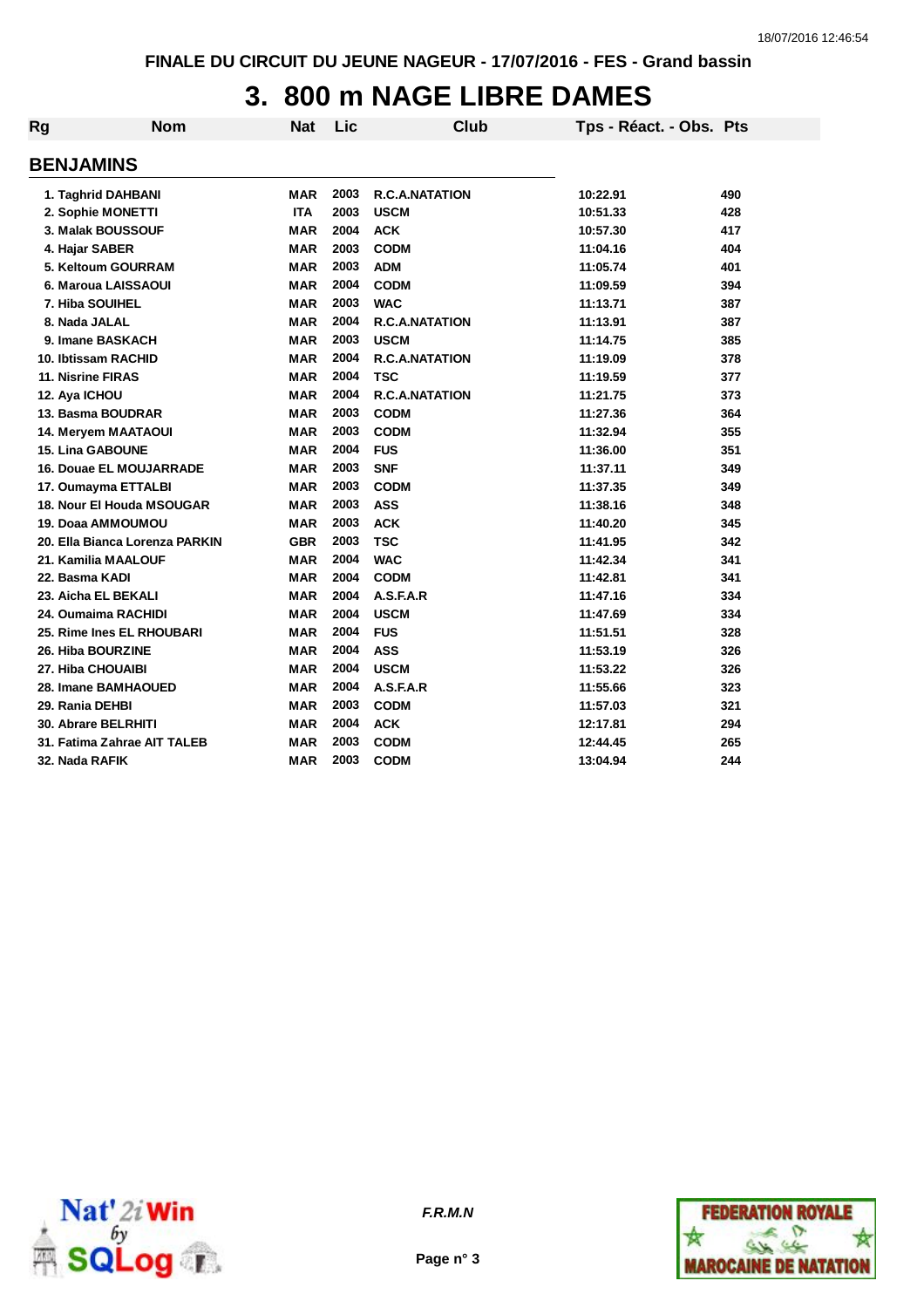# **4. 400 m NAGE LIBRE DAMES**

| Rg | <b>Nom</b>                 | <b>Nat</b> | Lic  | <b>Club</b>           | Tps - Réact. - Obs. Pts |     |
|----|----------------------------|------------|------|-----------------------|-------------------------|-----|
|    | <b>POUSSINS</b>            |            |      |                       |                         |     |
|    | 1. Yassmine DRAYEF         | <b>MAR</b> | 2006 | <b>R.C.A.NATATION</b> | 5:22.47                 | 403 |
|    | 2. Hind DOUHA              | <b>MAR</b> | 2005 | <b>R.C.A.NATATION</b> | 5:29.88                 | 377 |
|    | 3. Maha BASKACH            | <b>MAR</b> | 2005 | <b>USCM</b>           | 5:33.63                 | 364 |
|    | 4. Lina DANNA              | <b>MAR</b> | 2005 | <b>USCM</b>           | 5:35.09                 | 359 |
|    | 5. Douaa EDDAHBI           | <b>MAR</b> | 2005 | <b>WAC</b>            | 5:35.82                 | 357 |
|    | 6. Maryem DAGRI            | <b>MAR</b> | 2005 | <b>USCM</b>           | 5:41.70                 | 339 |
|    | 7. Meryem HOSNI            | <b>MAR</b> | 2005 | <b>ACK</b>            | 5:42.53                 | 337 |
|    | 8. Lamiaa ELMACHRAFI       | <b>MAR</b> | 2005 | R.C.A.NATATION        | 5:48.88                 | 318 |
|    | 9. Oumnia SEBBATA          | <b>MAR</b> | 2005 | <b>FUS</b>            | 5:49.22                 | 318 |
|    | <b>10. Malak DARKAOUI</b>  | <b>MAR</b> | 2005 | <b>CODM</b>           | 5:49.97                 | 315 |
|    | <b>11. IIII BELHOCINE</b>  | <b>MAR</b> | 2005 | <b>WAC</b>            | 5:59.03                 | 292 |
|    | 12. Nada DJEBLI            | <b>MAR</b> | 2005 | <b>CODM</b>           | 5:59.36                 | 291 |
|    | 13. Yasmine YOUSRI         | <b>MAR</b> | 2006 | <b>CNCS</b>           | 6:03.07                 | 283 |
|    | 14. Hajar AMAJOUD          | <b>MAR</b> | 2005 | <b>WAC</b>            | 6:03.44                 | 282 |
|    | 15. Fadila ZEHAUF          | <b>MAR</b> | 2005 | <b>ACK</b>            | 6:12.07                 | 262 |
|    | 16. Mouna Yassmina MASAIF  | <b>MAR</b> | 2005 | <b>ASS</b>            | 6:13.85                 | 259 |
|    | 17. Douae BENNOUNA         | <b>MAR</b> | 2005 | <b>USCM</b>           | 6:14.36                 | 258 |
|    | 18. Rim RAHALI             | <b>MAR</b> | 2005 | <b>CODM</b>           | 6:17.92                 | 250 |
|    | <b>19. Hadil CHAHIDI</b>   | <b>MAR</b> | 2005 | <b>USCM</b>           | 6:26.59                 | 234 |
|    | 20. Jennate RIMI           | <b>MAR</b> | 2005 | <b>FUS</b>            | 6:29.97                 | 228 |
|    | <b>21. Abir MAHSSOUNE</b>  | <b>MAR</b> | 2006 | <b>CODM</b>           | 6:31.76                 | 225 |
|    | 22. Imane LAHLOU           | <b>MAR</b> | 2005 | <b>FUS</b>            | 6:33.94                 | 221 |
|    | 23. Lina YAQOUBI           | <b>MAR</b> | 2006 | <b>CSN</b>            | 6:34.52                 | 220 |
|    | 24. Lina TOUZANI           | <b>MAR</b> | 2005 | <b>CODM</b>           | 6:36.36                 | 217 |
|    | 25. Malak LAHJOUJI         | <b>MAR</b> | 2006 | <b>CODM</b>           | 6:39.48                 | 212 |
|    | 26. Nada TANOUTI           | <b>MAR</b> | 2005 | <b>CODM</b>           | 6:41.33                 | 209 |
|    | 27. Dina TOUZANI           | <b>MAR</b> | 2005 | <b>CODM</b>           | 6:44.72                 | 204 |
|    | 28. Sofia SAIDI            | <b>MAR</b> | 2005 | <b>SNF</b>            | 6:46.27                 | 201 |
|    | 29. Aya TAKY               | <b>MAR</b> | 2005 | <b>KAC</b>            | 6:48.23                 | 199 |
|    | 30. Rim IDRISSI ROCHI ISSI | <b>MAR</b> | 2005 | <b>DNF</b>            | 6:49.42                 | 197 |
|    | 31. Malak IGOUZAL          | <b>MAR</b> | 2005 | <b>CSN</b>            | 7:07.05                 | 173 |
|    | 32. Salma KADIRI HASSANI   | <b>MAR</b> | 2006 | <b>DNF</b>            | 7:22.91                 | 155 |



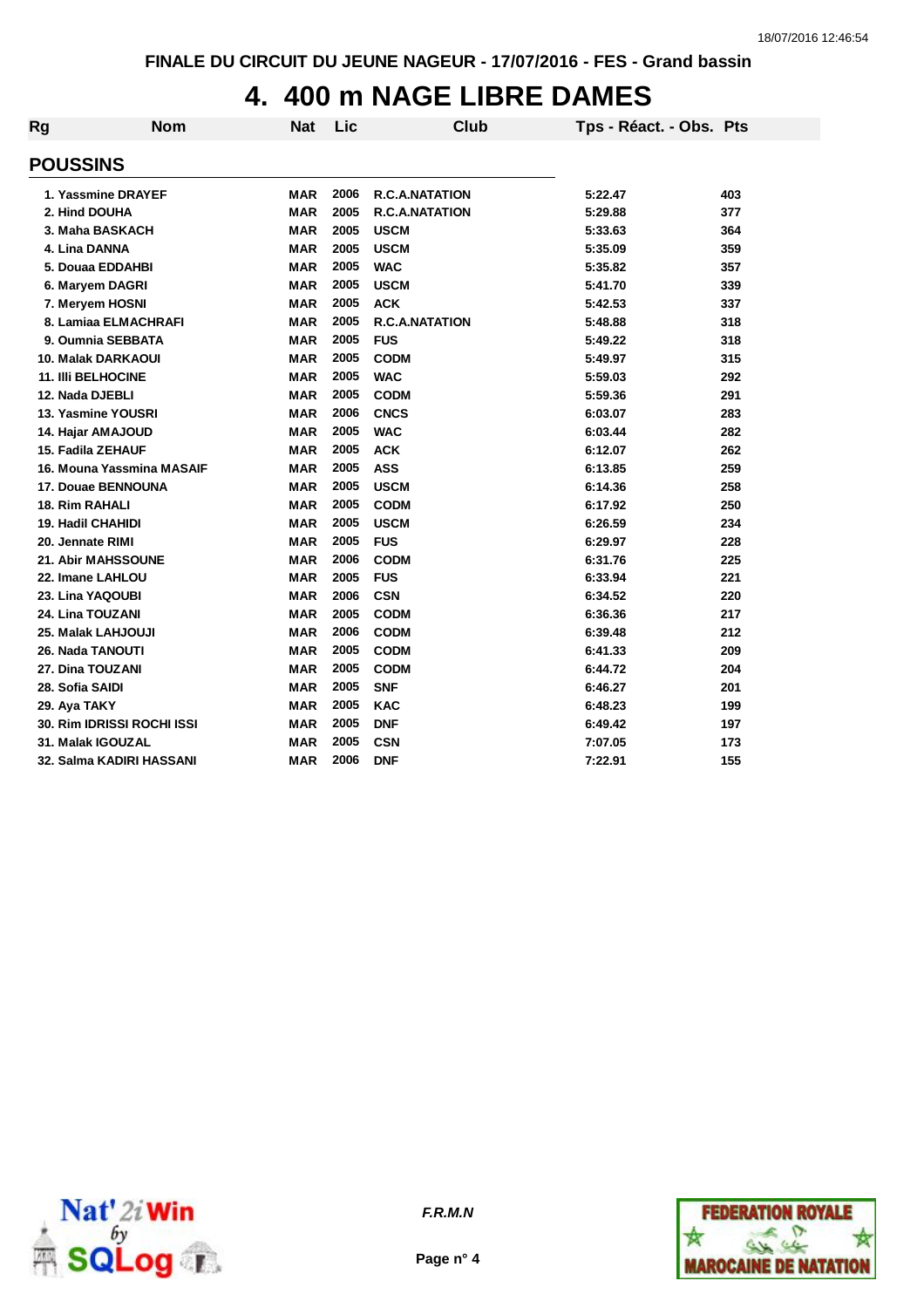#### **5. 200 m 4 NAGES MESSIEURS**

| Rg                                    | Nom                                | Nat        | Lic          | Club                  | Tps - Réact. - Obs. Pts |     |
|---------------------------------------|------------------------------------|------------|--------------|-----------------------|-------------------------|-----|
| <b>BENJAMINS</b>                      |                                    |            |              |                       |                         |     |
|                                       | 1. Mehdi EL MANSAR                 | MAR        | 2004         | <b>TSC</b>            | 2:38.84                 | 373 |
|                                       | 2. Mohamed Taha MALKI              | <b>MAR</b> | 2003         | <b>USCM</b>           | 2:41.55                 | 354 |
| 3. Idriss AZHAR                       |                                    | MAR        | 2003         | R.C.A.NATATION        | 2:43.50                 | 342 |
|                                       | 4. Yasser BENCHEBBA                | MAR        | 2004         | <b>USCM</b>           | 2:44.63                 | 335 |
| 5. Walid DEQQAOUI                     |                                    | MAR        | 2003         | <b>USF</b>            | 2:46.88                 | 321 |
|                                       | 6. Azzedine EL BADRE               | MAR        | 2003         | <b>CSE</b>            | 2:47.86                 | 316 |
|                                       | 7. Yassir BOUKHDIMI                | MAR        | 2003         | <b>CODM</b>           | 2:48.26                 | 313 |
|                                       | 8. Khalid DRISSI HASSANI           | MAR        | 2003         | <b>FUS</b>            | 2:49.14                 | 309 |
|                                       | 9. Yasser ELMAMOUN                 | MAR        | 2003         | <b>CODM</b>           | 2:51.03                 | 298 |
|                                       | 10. Oussama EL MOUSSAMI            | MAR        | 2003         | <b>CODM</b>           | 2:52.33                 | 292 |
| 10. Adam SEDDOUK                      |                                    | MAR        | 2003         | <b>CODM</b>           | 2:52.33                 | 292 |
| <b>12. Salim FRIKECH</b>              |                                    | <b>MAR</b> | 2004         | <b>CODM</b>           | 2:52.88                 | 289 |
| <b>13. Anir SADIQUI</b>               |                                    | <b>MAR</b> | 2003         | <b>USCM</b>           | 2:53.00                 | 288 |
| 14. Zakariae AMALI                    |                                    | <b>MAR</b> | 2003         | <b>CODM</b>           | 2:53.45                 | 286 |
|                                       | 15. El Mehdi LAANAYA               | <b>MAR</b> | 2003         | <b>TSC</b>            | 2:55.23                 | 277 |
|                                       | 16. Adnane BENADADA                | <b>MAR</b> | 2003         | <b>SNF</b>            | 2:56.36                 | 272 |
|                                       | 17. Abdelouarite GHILANE ELHASSANI | <b>MAR</b> | 2003         | <b>R.C.A.NATATION</b> | 2:56.44                 | 272 |
| 18. Yahya ELBRIDI                     |                                    | <b>MAR</b> | 2003         | <b>USCM</b>           | 2:57.13                 | 269 |
| 19. Hamza BENHLIMA                    |                                    | <b>MAR</b> | 2004         | <b>ASS</b>            | 2:57.20                 | 268 |
| 20. Sami SAMRAH                       |                                    | <b>MAR</b> | 2003         | <b>CODM</b>           | 2:57.66                 | 266 |
| 21. Soufiane AZFAR                    |                                    | <b>MAR</b> | 2004         | <b>USF</b>            | 2:59.59                 | 258 |
| 22. Ayman MEFETTAR                    |                                    | <b>MAR</b> | 2003         | <b>SNF</b>            | 2:59.63                 | 258 |
| 23. Karim JENNANE                     |                                    | <b>MAR</b> | 2004         | <b>CODM</b>           | 2:59.67                 | 257 |
|                                       | 24. Aymen TAJEDDINE                | <b>MAR</b> | 2003         | <b>CNCS</b>           | 3:01.33                 | 250 |
|                                       | 25. Mohammed MOUISSE               | MAR        | 2004         | <b>USF</b>            | 3:02.88                 | 244 |
| <b>26. Amine BAHMANE</b>              |                                    | MAR        | 2004         | <b>CODM</b>           | 3:04.19                 | 239 |
|                                       | 27. Walid EL BOURAKKADI            | MAR        | 2003         | <b>SNF</b>            | 3:05.14                 | 235 |
| 28. Mohamed RAFILI                    |                                    | MAR        | 2004         | R.C.A.NATATION        | 3:07.00                 | 228 |
| 29. Walid RHLIL                       |                                    | MAR        | 2004         | <b>CODM</b>           | 3:31.28                 | 158 |
| <b>NC. Ilyas LAGSSAIBI</b>            |                                    | MAR        | 2004         | <b>TSC</b>            | Frf n.d.                |     |
| <b>NC. Anas QOUANANE</b>              |                                    | MAR        | 2003         | <b>JIHA</b>           | Frf n.d.                |     |
|                                       | <b>NC. Youssef BENJELLOUN</b>      | MAR        | 2003         | <b>ADM</b>            | Dsq FD                  | 0   |
| <b>POUSSINS</b>                       |                                    |            |              |                       |                         |     |
| 1. Adam BOURZINE                      |                                    | MAR        | 2005         | <b>USCM</b>           | 2:50.81                 | 300 |
| 2. Hamza KAMAL                        |                                    | <b>MAR</b> | 2006         | <b>FUS</b>            | 2:57.72                 | 266 |
| 3. Said CHAHINE                       |                                    | <b>MAR</b> | 2005         | <b>USCM</b>           | 2:59.97                 | 256 |
|                                       | 4. Souhaib EL MOUSSAMI             | MAR        | 2006         | <b>CODM</b>           | 3:00.11                 | 256 |
| 5. Ismail DEQQAOUI                    |                                    | <b>MAR</b> | 2005         | <b>USF</b>            | 3:00.19                 | 255 |
| 6. Akram NEJJAR                       |                                    | MAR        | 2006         | <b>USCM</b>           | 3:00.78                 | 253 |
| 7. Ziyad TIJARI                       |                                    | <b>MAR</b> | 2006         | <b>CODM</b>           | 3:03.31                 | 242 |
|                                       | 8. Yassir EL MADANI                | MAR        | 2005         | <b>FUS</b>            | 3:07.13                 | 228 |
|                                       | 9. Yassine SEBBATA                 | MAR        | 2006         | <b>FUS</b>            | 3:07.33                 | 227 |
| 10. Youssef IDRISSI                   |                                    | <b>MAR</b> | 2005         | <b>CODM</b>           | 3:07.47                 | 227 |
|                                       | 11. Marwane SEBBATA                | MAR        | 2006         | <b>FUS</b>            | 3:08.59                 | 222 |
| 12. Alae BOUARGANE                    |                                    | MAR        | 2005         | <b>CODM</b>           | 3:09.91                 | 218 |
| 13. Aymane BOUZAIDI                   |                                    | MAR        | 2005         | <b>CSN</b>            | 3:11.64                 | 212 |
| 14. Yassine SBAITI                    |                                    | MAR        | 2005         | <b>CODM</b>           | 3:11.72                 | 212 |
| 15. Khalil ELMOUNE                    |                                    | <b>MAR</b> | 2005         | <b>CODM</b>           | 3:12.22                 | 210 |
| 16. Ali SAADOUN                       |                                    | <b>MAR</b> | 2005         | <b>CODM</b>           | 3:13.09                 | 207 |
| 17. Badr DEQQAOUI                     |                                    | MAR        | 2005         | <b>USF</b>            | 3:14.89                 | 202 |
| 18. Abdellah HANINI                   |                                    | MAR        | 2006         | <b>CODM</b>           | 3:16.09                 | 198 |
|                                       | <b>18. Asaad BOULMAKOUL</b>        | MAR        | 2006<br>2006 | ASS                   | 3:16.09                 | 198 |
| 20. Hamza FILALI<br>21. Ali ESSARSARE |                                    | MAR        | 2005         | <b>USCM</b>           | 3:16.10                 | 198 |
|                                       |                                    | MAR        |              | <b>CODM</b>           | 3:17.47                 | 194 |



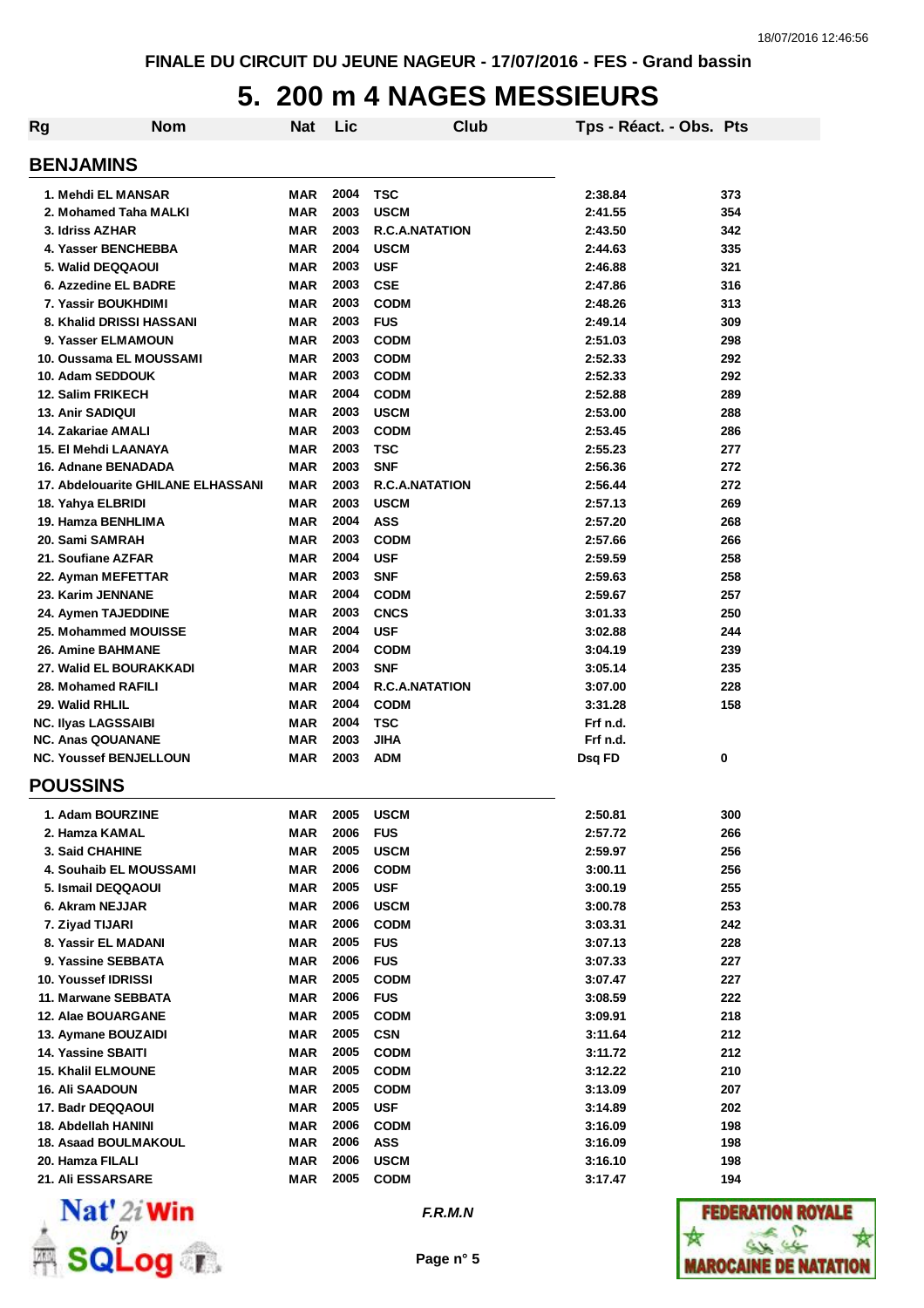### **5. 200 m 4 NAGES MESSIEURS**

| Rg                                 | <b>Nom</b> | <b>Nat</b> | <b>Lic</b> | Club                  | Tps - Réact. - Obs. Pts |     |
|------------------------------------|------------|------------|------------|-----------------------|-------------------------|-----|
| <b>POUSSINS</b>                    |            |            |            |                       |                         |     |
| 22. Samy BENCHEBBA                 |            | MAR        | 2006       | <b>USCM</b>           | 3:17.88                 | 193 |
| 23. Taha CHTATI                    |            | MAR        | 2005       | <b>CODM</b>           | 3:21.09                 | 183 |
| 24. Ziad MAHRACH                   |            | MAR        | 2006       | <b>USF</b>            | 3:22.25                 | 180 |
| 25. Yasser MAHLI                   |            | MAR        | 2006       | <b>R.C.A.NATATION</b> | 3:24.59                 | 174 |
| 26. Yassine ALLOUCHI               |            | <b>MAR</b> | 2005       | <b>CODM</b>           | 3:24.84                 | 174 |
| 27. Jad KHERBOUCHE                 |            | MAR        | 2006       | <b>ACK</b>            | 3:27.59                 | 167 |
| 28. Mehdi ZEHNOUNI                 |            | <b>MAR</b> | 2005       | <b>DHJ</b>            | 3:30.34                 | 160 |
| 29. Ahmed BENNANI                  |            | <b>MAR</b> | 2006       | <b>CODM</b>           | 3:34.41                 | 151 |
| 30. Othmane ZITOUNI                |            | <b>MAR</b> | 2005       | <b>CODM</b>           | 3:38.34                 | 143 |
| <b>NC. Saad YASSIRI</b>            |            | MAR        | 2005       | <b>USF</b>            | Frf exc.                |     |
| <b>NC. Mohamed Aymen HARRABIDA</b> |            | <b>MAR</b> | 2005       | <b>R.C.A.NATATION</b> | <b>Dsg NI</b>           | 0   |



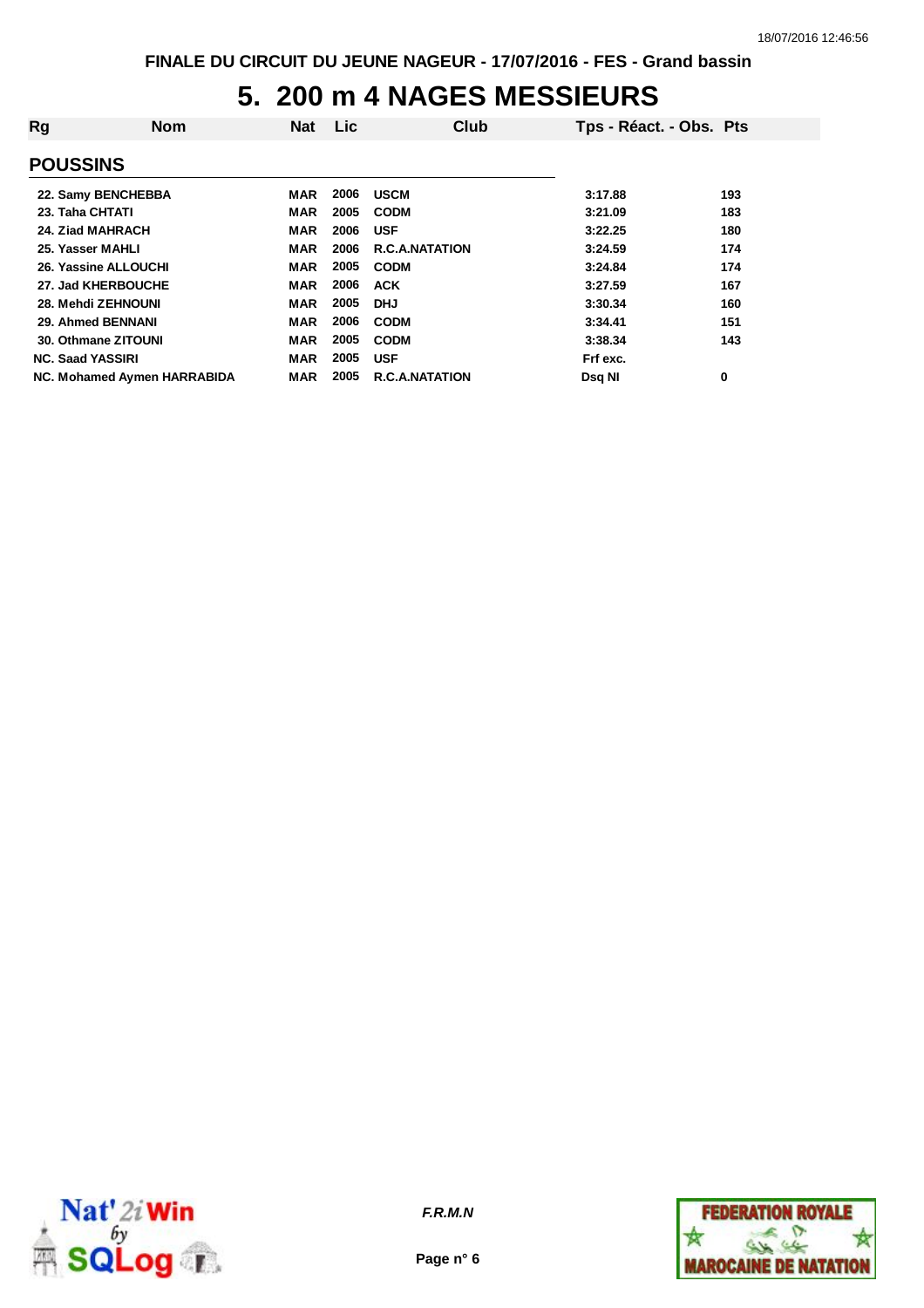# **6. 4 x 50 m 4 NAGES MIXTE**

| Rg | <b>Nom</b>                                     | <b>Nat</b>               | Lic          | Club                     | Tps - Réact. - Obs. Pts |        |
|----|------------------------------------------------|--------------------------|--------------|--------------------------|-------------------------|--------|
|    | <b>BENJAMINS</b>                               |                          |              |                          |                         |        |
|    | 1. Hiba CHOUAIBI                               | <b>MAR</b>               | 2004         | <b>USCM</b>              | 2:15.31                 | 0      |
|    | <b>Yasser BENCHEBBA</b>                        | <b>MAR</b>               | 2004         | <b>USCM</b>              |                         | 0      |
|    | <b>Imane BASKACH</b>                           | <b>MAR</b>               | 2003         | <b>USCM</b>              |                         | 0      |
|    | <b>Anir SADIQUI</b>                            | <b>MAR</b>               | 2003         | <b>USCM</b>              |                         | 0      |
|    | 2. Hajar SABER                                 | <b>MAR</b>               | 2003         | <b>CODM</b>              | 2:16.86                 | 0      |
|    | Sami SAMRAH                                    | <b>MAR</b>               | 2003         | <b>CODM</b>              |                         | 0      |
|    | <b>Oumayma ETTALBI</b>                         | <b>MAR</b>               | 2003         | <b>CODM</b>              |                         | 0      |
|    | <b>Adam SEDDOUK</b>                            | <b>MAR</b>               | 2003         | <b>CODM</b>              |                         | 0      |
|    | 3. Idriss AZHAR                                | <b>MAR</b>               | 2003         | <b>R.C.A.NATATION</b>    | 2:20.56                 | 0      |
|    | <b>Taghrid DAHBANI</b>                         | <b>MAR</b>               | 2003         | <b>R.C.A.NATATION</b>    |                         | 0      |
|    | Aya ICHOU                                      | <b>MAR</b>               | 2004         | <b>R.C.A.NATATION</b>    |                         | 0      |
|    | <b>Mohamed Amine MAHLI</b>                     | <b>MAR</b>               | 2003         | <b>R.C.A.NATATION</b>    |                         | 0      |
|    | 4. Douae EL MOUJARRADE                         | <b>MAR</b>               | 2003         | <b>SNF</b>               | 2:24.89                 | 0      |
|    | Ayman MEFETTAR                                 | <b>MAR</b>               | 2003         | <b>SNF</b>               |                         | 0      |
|    | <b>Adnane BENADADA</b>                         | <b>MAR</b>               | 2003         | <b>SNF</b>               |                         | 0      |
|    | <b>Imane KANDILI</b>                           | <b>MAR</b>               | 2003         | <b>SNF</b>               |                         | 0      |
|    | 5. Mehdi EL MANSAR                             | <b>MAR</b>               | 2004         | <b>TSC</b>               | 2:27.53                 | 0      |
|    | <b>Nisrine FIRAS</b>                           | <b>MAR</b>               | 2004         | <b>TSC</b>               |                         | 0      |
|    | Ella Bianca Lorenza PARKIN                     | <b>GBR</b>               | 2003         | <b>TSC</b>               |                         | 0      |
|    | El Mehdi LAANAYA                               | <b>MAR</b>               | 2003         | <b>TSC</b>               |                         | 0      |
|    | 6. Nour El Houda MSOUGAR                       | <b>MAR</b>               | 2003         | <b>ASS</b>               | 2:30.11                 | 0      |
|    | <b>Ahmed Ghassane MAGRI</b>                    | <b>MAR</b>               | 2003<br>2004 | <b>ASS</b>               |                         | 0      |
|    | Hamza BENHLIMA<br><b>Hiba BOURZINE</b>         | <b>MAR</b><br><b>MAR</b> | 2004         | <b>ASS</b><br><b>ASS</b> |                         | 0<br>0 |
|    |                                                | <b>MAR</b>               | 2003         | <b>WAC</b>               | 2:33.84                 |        |
|    | 7. Hiba SOUIHEL<br><b>Mohamed Badr OUAMMOU</b> | <b>MAR</b>               | 2004         | <b>WAC</b>               |                         | 0<br>0 |
|    | <b>Kamilia MAALOUF</b>                         | <b>MAR</b>               | 2004         | <b>WAC</b>               |                         | 0      |
|    | <b>Ismail EL YOUSFI</b>                        | <b>MAR</b>               | 2004         | <b>WAC</b>               |                         | 0      |
|    | 8. Mohamed Amine CHOUAIBI                      | <b>MAR</b>               | 2004         | <b>ADM</b>               | 2:37.27                 | 0      |
|    | <b>Keltoum GOURRAM</b>                         | <b>MAR</b>               | 2003         | <b>ADM</b>               |                         | 0      |
|    | <b>Youssef BENJELLOUN</b>                      | <b>MAR</b>               | 2003         | <b>ADM</b>               |                         | 0      |
|    | <b>Manal ANOUAR EL ALAMI</b>                   | <b>MAR</b>               | 2003         | <b>ADM</b>               |                         | 0      |
|    | 9. Salma Rhitta ZOUITEN                        | <b>MAR</b>               | 2004         | <b>MAS</b>               | 2:55.97                 | 0      |
|    | Fatima Zahra LAKTATI                           | <b>MAR</b>               | 2004         | <b>MAS</b>               |                         | 0      |
|    | <b>Saad ALEM</b>                               | <b>MAR</b>               | 2004         | MAS                      |                         | 0      |
|    | <b>Othmane ZAITOUNE</b>                        | <b>MAR</b>               | 2004         | <b>MAS</b>               |                         | 0      |
|    | <b>NC. Zineb FILALI</b>                        | MAR                      | 2003         | <b>DNF</b>               | Dsq Rel                 | 0      |
|    | <b>Houssam BENIKEN</b>                         | <b>MAR</b>               | 2004         | <b>DNF</b>               |                         | 0      |
|    | <b>Chahd ALAMI</b>                             | <b>MAR</b>               | 2004         | <b>DNF</b>               |                         | 0      |
|    | <b>Younes IDRISSI</b>                          | <b>MAR</b>               | 2003         | <b>DNF</b>               |                         | 0      |
|    | <b>POUSSINS</b>                                |                          |              |                          |                         |        |
|    | 1. Said CHAHINE                                | <b>MAR</b>               | 2005         | <b>USCM</b>              | 2:30.63                 | 0      |
|    | <b>Lina DANNA</b>                              | <b>MAR</b>               | 2005         | <b>USCM</b>              |                         | 0      |
|    | <b>Adam BOURZINE</b>                           | <b>MAR</b>               | 2005         | <b>USCM</b>              |                         | 0      |
|    | <b>Maha BASKACH</b>                            | <b>MAR</b>               | 2005         | <b>USCM</b>              |                         | 0      |
|    | 2. Souhaib EL MOUSSAMI                         | <b>MAR</b>               | 2006         | <b>CODM</b>              | 2:35.42                 | 0      |
|    | Nada DJEBLI                                    | <b>MAR</b>               | 2005         | <b>CODM</b>              |                         | 0      |
|    | <b>Malak DARKAOUI</b>                          | <b>MAR</b>               | 2005         | <b>CODM</b>              |                         | 0      |
|    | <b>Ziyad TIJARI</b>                            | <b>MAR</b>               | 2006         | <b>CODM</b>              |                         | 0      |
|    | 3. Oumnia SEBBATA                              | <b>MAR</b>               | 2005         | <b>FUS</b>               | 2:36.57                 | 0      |
|    | <b>Imane LAHLOU</b>                            | <b>MAR</b>               | 2005         | <b>FUS</b>               |                         | 0      |
|    | <b>Marwane SEBBATA</b>                         | <b>MAR</b>               | 2006         | <b>FUS</b>               |                         | 0      |
|    | <b>Yassine SEBBATA</b>                         | <b>MAR</b>               | 2006         | <b>FUS</b>               |                         | 0      |
|    | 4. Yassmine DRAYEF                             | <b>MAR</b>               | 2006         | <b>R.C.A.NATATION</b>    | 2:39.53                 | 0      |
|    | <b>Mohamed Aymen HARRABIDA</b>                 | <b>MAR</b>               | 2005         | <b>R.C.A.NATATION</b>    |                         | 0      |
|    | <b>Hind DOUHA</b>                              | MAR                      | 2005         | <b>R.C.A.NATATION</b>    |                         | 0      |
|    | $N_{\alpha}$ 41.0.1842                         |                          |              |                          |                         |        |



*F.R.M.N*

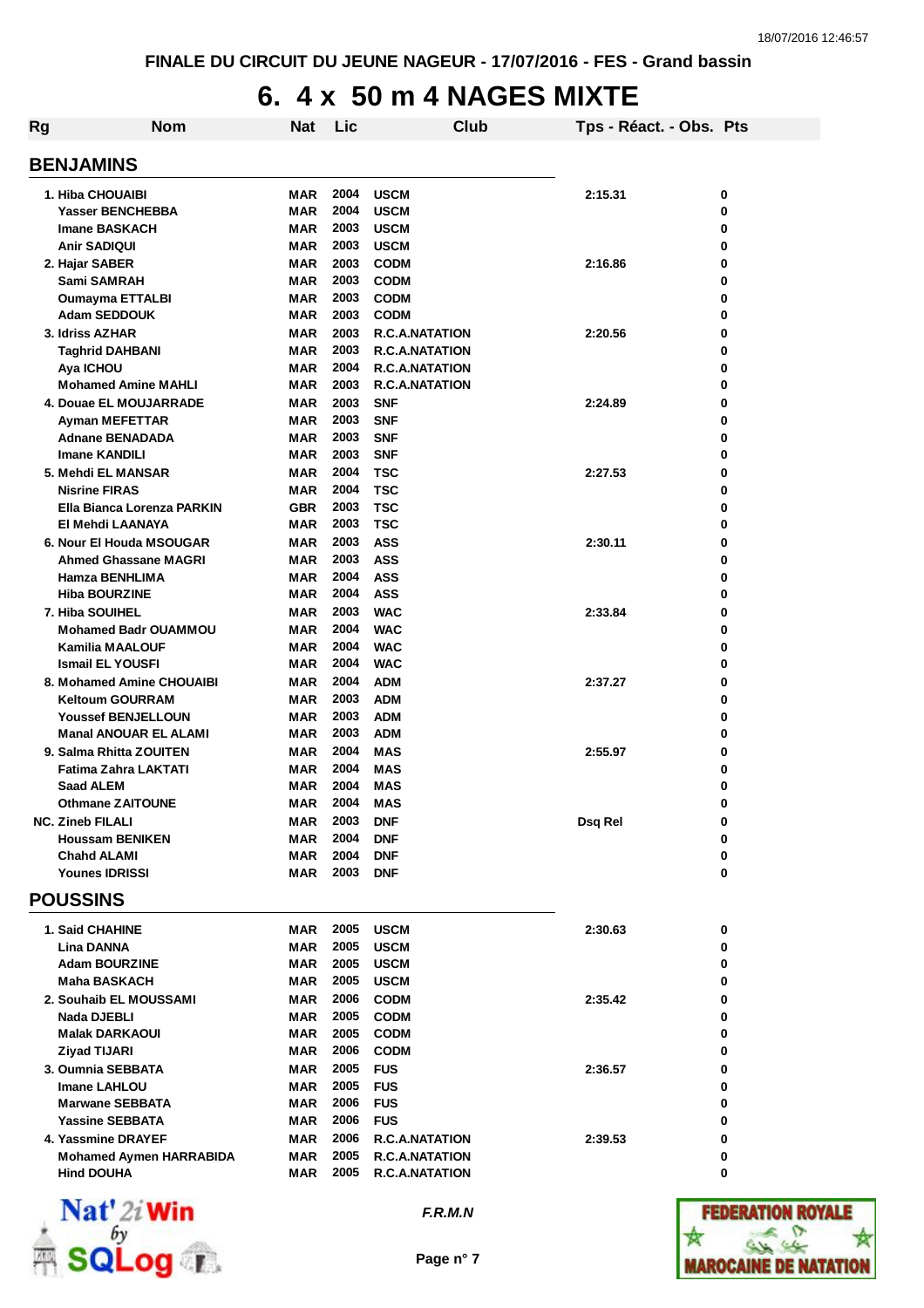### **6. 4 x 50 m 4 NAGES MIXTE**

| Rg              | <b>Nom</b>                    | <b>Nat</b> | Lic  | Club                  | Tps - Réact. - Obs. Pts |   |
|-----------------|-------------------------------|------------|------|-----------------------|-------------------------|---|
| <b>POUSSINS</b> |                               |            |      |                       |                         |   |
|                 | Yasser MAHLI                  | <b>MAR</b> | 2006 | <b>R.C.A.NATATION</b> |                         | 0 |
|                 | 5. Douaa EDDAHBI              | <b>MAR</b> | 2005 | <b>WAC</b>            | 2:49.47                 | 0 |
|                 | <b>Zakaria ALACHBILI</b>      | <b>MAR</b> | 2006 | <b>WAC</b>            |                         | 0 |
|                 | Hajar AMAJOUD                 | <b>MAR</b> | 2005 | <b>WAC</b>            |                         | 0 |
|                 | Yahya NACHAT                  | <b>MAR</b> | 2006 | <b>WAC</b>            |                         | 0 |
|                 | 6. Mouna Yassmina MASAIF      | <b>MAR</b> | 2005 | <b>ASS</b>            | 2:55.41                 | 0 |
|                 | Lyna TIKKI                    | <b>MAR</b> | 2006 | <b>ASS</b>            |                         | 0 |
|                 | <b>Asaad BOULMAKOUL</b>       | <b>MAR</b> | 2006 | <b>ASS</b>            |                         | 0 |
|                 | <b>Youssef BEKKAOUI</b>       | <b>MAR</b> | 2006 | <b>ASS</b>            |                         | 0 |
|                 | 7. Lina YAQOUBI               | <b>MAR</b> | 2006 | <b>CSN</b>            | 2:59.58                 | 0 |
|                 | <b>Malak IGOUZAL</b>          | <b>MAR</b> | 2005 | <b>CSN</b>            |                         | 0 |
|                 | <b>Aymane BOUZAIDI</b>        | <b>MAR</b> | 2005 | <b>CSN</b>            |                         | 0 |
|                 | <b>Wael OUBIHI</b>            | <b>MAR</b> | 2006 | <b>CSN</b>            |                         | 0 |
|                 | 8. Salma LAMHITI              | <b>MAR</b> | 2006 | <b>SNF</b>            | 3:02.85                 | 0 |
|                 | <b>Sofia SAIDI</b>            | <b>MAR</b> | 2005 | <b>SNF</b>            |                         | 0 |
|                 | <b>Adam LAMHITI</b>           | <b>MAR</b> | 2006 | <b>SNF</b>            |                         | 0 |
|                 | <b>Mohammed Tayeb GHALLAB</b> | <b>MAR</b> | 2006 | <b>SNF</b>            |                         | 0 |
|                 | 9. Acil BARGAOUI              | <b>MAR</b> | 2006 | <b>ADM</b>            | 3:06.33                 | 0 |
|                 | <b>Saif Eddine CHOUAIBI</b>   | <b>MAR</b> | 2006 | <b>ADM</b>            |                         | 0 |
|                 | Yahya ZAGRI                   | <b>MAR</b> | 2006 | <b>ADM</b>            |                         | 0 |
|                 | <b>Malak MESLOUH</b>          | <b>MAR</b> | 2006 | <b>ADM</b>            |                         | 0 |





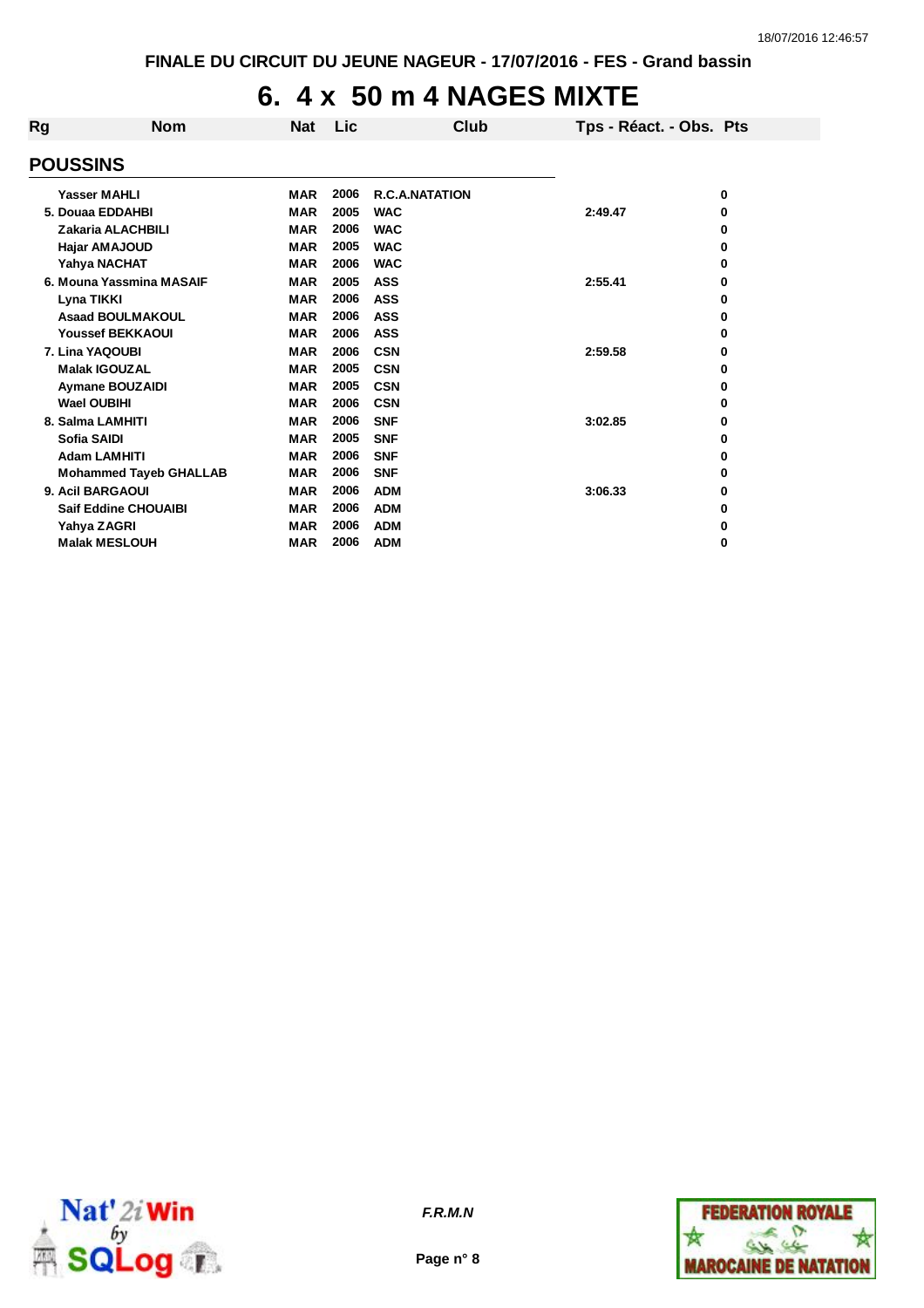# **7. 100 m NAGE LIBRE DAMES**

| Rg                       | <b>Nom</b>                    | <b>Nat</b> | <b>Lic</b> | <b>Club</b>           | Tps - Réact. - Obs. Pts |     |
|--------------------------|-------------------------------|------------|------------|-----------------------|-------------------------|-----|
| <b>BENJAMINS</b>         |                               |            |            |                       |                         |     |
|                          | 1. Oumayma ETTALBI            | MAR        | 2003       | <b>CODM</b>           | 1:05.03                 | 513 |
|                          | 2. Taghrid DAHBANI            | <b>MAR</b> | 2003       | <b>R.C.A.NATATION</b> | 1:05.26                 | 508 |
|                          | 3. Imane BASKACH              | <b>MAR</b> | 2003       | <b>USCM</b>           | 1:08.20                 | 445 |
|                          | 4. Malak BOUSSOUF             | <b>MAR</b> | 2004       | <b>ACK</b>            | 1:09.23                 | 425 |
|                          | 5. Sophie MONETTI             | <b>ITA</b> | 2003       | <b>USCM</b>           | 1:09.58                 | 419 |
|                          | 6. Ibtissam RACHID            | <b>MAR</b> | 2004       | <b>R.C.A.NATATION</b> | 1:10.05                 | 410 |
|                          | 7. Douae EL MOUJARRADE        | <b>MAR</b> | 2003       | <b>SNF</b>            | 1:10.20                 | 408 |
|                          | 8. Ella Bianca Lorenza PARKIN | GBR        | 2003       | <b>TSC</b>            | 1:10.63                 | 400 |
|                          | 9. Basma BOUDRAR              | <b>MAR</b> | 2003       | <b>CODM</b>           | 1:10.70                 | 399 |
| 10. Abrare BELRHITI      |                               | <b>MAR</b> | 2004       | <b>ACK</b>            | 1:10.94                 | 395 |
| <b>10. Nisrine FIRAS</b> |                               | <b>MAR</b> | 2004       | <b>TSC</b>            | 1:10.94                 | 395 |
| 12. Aya ICHOU            |                               | <b>MAR</b> | 2004       | <b>R.C.A.NATATION</b> | 1:11.03                 | 394 |
| 13. Hiba CHOUAIBI        |                               | <b>MAR</b> | 2004       | <b>USCM</b>           | 1:11.25                 | 390 |
|                          | 14. Doaa AMMOUMOU             | <b>MAR</b> | 2003       | <b>ACK</b>            | 1:11.46                 | 386 |
|                          | <b>15. Maroua LAISSAOUI</b>   | <b>MAR</b> | 2004       | <b>CODM</b>           | 1:11.81                 | 381 |
| <b>16. Hiba SOUIHEL</b>  |                               | <b>MAR</b> | 2003       | <b>WAC</b>            | 1:11.91                 | 379 |
| 17. Hajar SABER          |                               | <b>MAR</b> | 2003       | <b>CODM</b>           | 1:11.98                 | 378 |
|                          | <b>18. Keltoum GOURRAM</b>    | <b>MAR</b> | 2003       | <b>ADM</b>            | 1:12.06                 | 377 |
| 19. Basma KADI           |                               | <b>MAR</b> | 2004       | <b>CODM</b>           | 1:12.09                 | 376 |
|                          | 20. Nour El Houda MSOUGAR     | <b>MAR</b> | 2003       | <b>ASS</b>            | 1:12.19                 | 375 |
| 21. Aicha EL BEKALI      |                               | <b>MAR</b> | 2004       | A.S.F.A.R             | 1:12.31                 | 373 |
| 22. Lina GABOUNE         |                               | <b>MAR</b> | 2004       | <b>FUS</b>            | 1:13.03                 | 362 |
| 23. Rania DEHBI          |                               | <b>MAR</b> | 2003       | <b>CODM</b>           | 1:13.14                 | 360 |
| 24. Nada JALAL           |                               | <b>MAR</b> | 2004       | <b>R.C.A.NATATION</b> | 1:13.31                 | 358 |
|                          | 25. Oumaima RACHIDI           | <b>MAR</b> | 2004       | <b>USCM</b>           | 1:13.60                 | 354 |
|                          | 26. Imane BAMHAOUED           | <b>MAR</b> | 2004       | A.S.F.A.R             | 1:13.83                 | 350 |
|                          | 27. Rime Ines EL RHOUBARI     | <b>MAR</b> | 2004       | <b>FUS</b>            | 1:13.86                 | 350 |
| 28. Hiba BOURZINE        |                               | <b>MAR</b> | 2004       | <b>ASS</b>            | 1:14.35                 | 343 |
|                          | 29. Kamilia MAALOUF           | <b>MAR</b> | 2004       | <b>WAC</b>            | 1:14.82                 | 337 |
|                          | 30. Meryem MAATAOUI           | <b>MAR</b> | 2003       | <b>CODM</b>           | 1:17.06                 | 308 |
| 31. Nada RAFIK           |                               | MAR        | 2003       | <b>CODM</b>           | 1:18.36                 | 293 |
|                          | 32. Fatima Zahrae AIT TALEB   | <b>MAR</b> | 2003       | <b>CODM</b>           | 1:18.81                 | 288 |



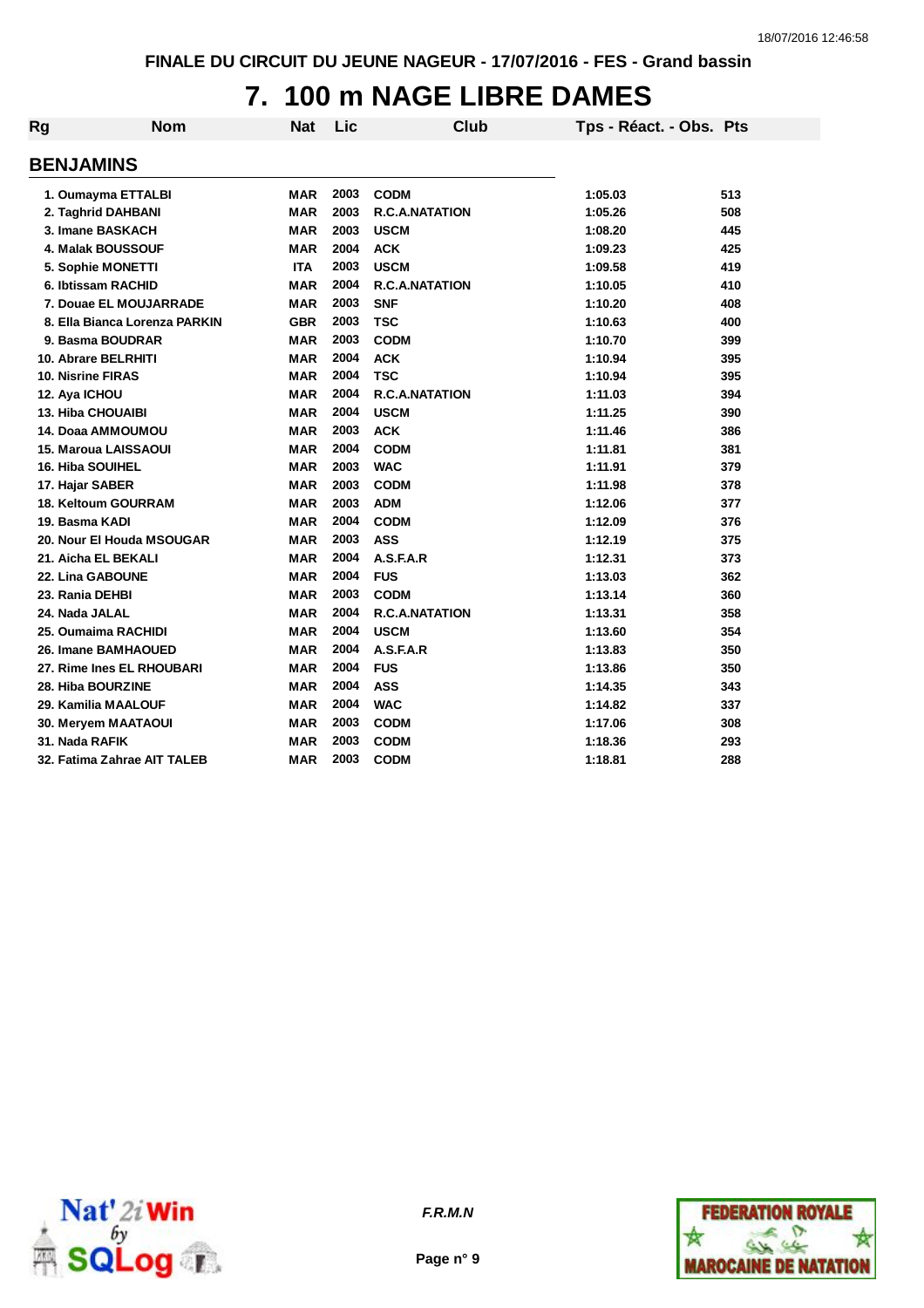### **8. 50 m NAGE LIBRE DAMES**

| Rg | <b>Nom</b>                        | <b>Nat</b> | Lic  | Club                  | Tps - Réact. - Obs. Pts |     |
|----|-----------------------------------|------------|------|-----------------------|-------------------------|-----|
|    | <b>POUSSINS</b>                   |            |      |                       |                         |     |
|    | 1. Meryem HOSNI                   | <b>MAR</b> | 2005 | <b>ACK</b>            | 31.94                   | 410 |
|    | 2. Rim RAHALI                     | <b>MAR</b> | 2005 | <b>CODM</b>           | 32.28                   | 397 |
|    | 2. Maha BASKACH                   | <b>MAR</b> | 2005 | <b>USCM</b>           | 32.28                   | 397 |
|    | 4. Hind DOUHA                     | <b>MAR</b> | 2005 | <b>R.C.A.NATATION</b> | 32.48                   | 390 |
|    | 5. Oumnia SEBBATA                 | <b>MAR</b> | 2005 | <b>FUS</b>            | 32.53                   | 388 |
|    | 6. Lina DANNA                     | <b>MAR</b> | 2005 | <b>USCM</b>           | 32.86                   | 376 |
|    | 7. Lamiaa ELMACHRAFI              | <b>MAR</b> | 2005 | <b>R.C.A.NATATION</b> | 33.19                   | 365 |
|    | 8. Nada DJEBLI                    | <b>MAR</b> | 2005 | <b>CODM</b>           | 33.32                   | 361 |
|    | 9. Maryem DAGRI                   | <b>MAR</b> | 2005 | <b>USCM</b>           | 33.66                   | 350 |
|    | 10. Douaa EDDAHBI                 | <b>MAR</b> | 2005 | <b>WAC</b>            | 33.81                   | 345 |
|    | 11. IIIi BELHOCINE                | <b>MAR</b> | 2005 | <b>WAC</b>            | 33.92                   | 342 |
|    | 12. Yassmine DRAYEF               | <b>MAR</b> | 2006 | <b>R.C.A.NATATION</b> | 34.05                   | 338 |
|    | 13. Jennate RIMI                  | <b>MAR</b> | 2005 | <b>FUS</b>            | 35.28                   | 304 |
|    | 14. Hajar AMAJOUD                 | <b>MAR</b> | 2005 | <b>WAC</b>            | 35.75                   | 292 |
|    | <b>14. Rim IDRISSI ROCHI ISSI</b> | <b>MAR</b> | 2005 | <b>DNF</b>            | 35.75                   | 292 |
|    | 16. Yasmine YOUSRI                | <b>MAR</b> | 2006 | <b>CNCS</b>           | 35.85                   | 290 |
|    | <b>17. Malak DARKAOUI</b>         | <b>MAR</b> | 2005 | <b>CODM</b>           | 36.03                   | 285 |
|    | <b>18. Hadil CHAHIDI</b>          | <b>MAR</b> | 2005 | <b>USCM</b>           | 36.16                   | 282 |
|    | 19. Imane LAHLOU                  | <b>MAR</b> | 2005 | <b>FUS</b>            | 36.20                   | 281 |
|    | 20. Mouna Yassmina MASAIF         | <b>MAR</b> | 2005 | <b>ASS</b>            | 36.44                   | 276 |
|    | 21. Douae BENNOUNA                | <b>MAR</b> | 2005 | <b>USCM</b>           | 36.70                   | 270 |
|    | 22. Nada TANOUTI                  | <b>MAR</b> | 2005 | <b>CODM</b>           | 36.73                   | 269 |
|    | 22. Abir MAHSSOUNE                | <b>MAR</b> | 2006 | <b>CODM</b>           | 36.73                   | 269 |
|    | 24. Sofia SAIDI                   | <b>MAR</b> | 2005 | <b>SNF</b>            | 36.97                   | 264 |
|    | 25. Lina TOUZANI                  | <b>MAR</b> | 2005 | <b>CODM</b>           | 37.13                   | 261 |
|    | 26. Malak LAHJOUJI                | <b>MAR</b> | 2006 | <b>CODM</b>           | 37.16                   | 260 |
|    | 27. Dina TOUZANI                  | <b>MAR</b> | 2005 | <b>CODM</b>           | 37.28                   | 258 |
|    | 28. Malak IGOUZAL                 | <b>MAR</b> | 2005 | <b>CSN</b>            | 37.67                   | 250 |
|    | 29. Salma KADIRI HASSANI          | <b>MAR</b> | 2006 | <b>DNF</b>            | 37.91                   | 245 |
|    | 30. Lina YAQOUBI                  | <b>MAR</b> | 2006 | <b>CSN</b>            | 38.26                   | 238 |
|    | 31. Aya TAKY                      | <b>MAR</b> | 2005 | <b>KAC</b>            | 39.44                   | 217 |
|    | 32. Fadila ZEHAUF                 | <b>MAR</b> | 2005 | <b>ACK</b>            | 39.66                   | 214 |



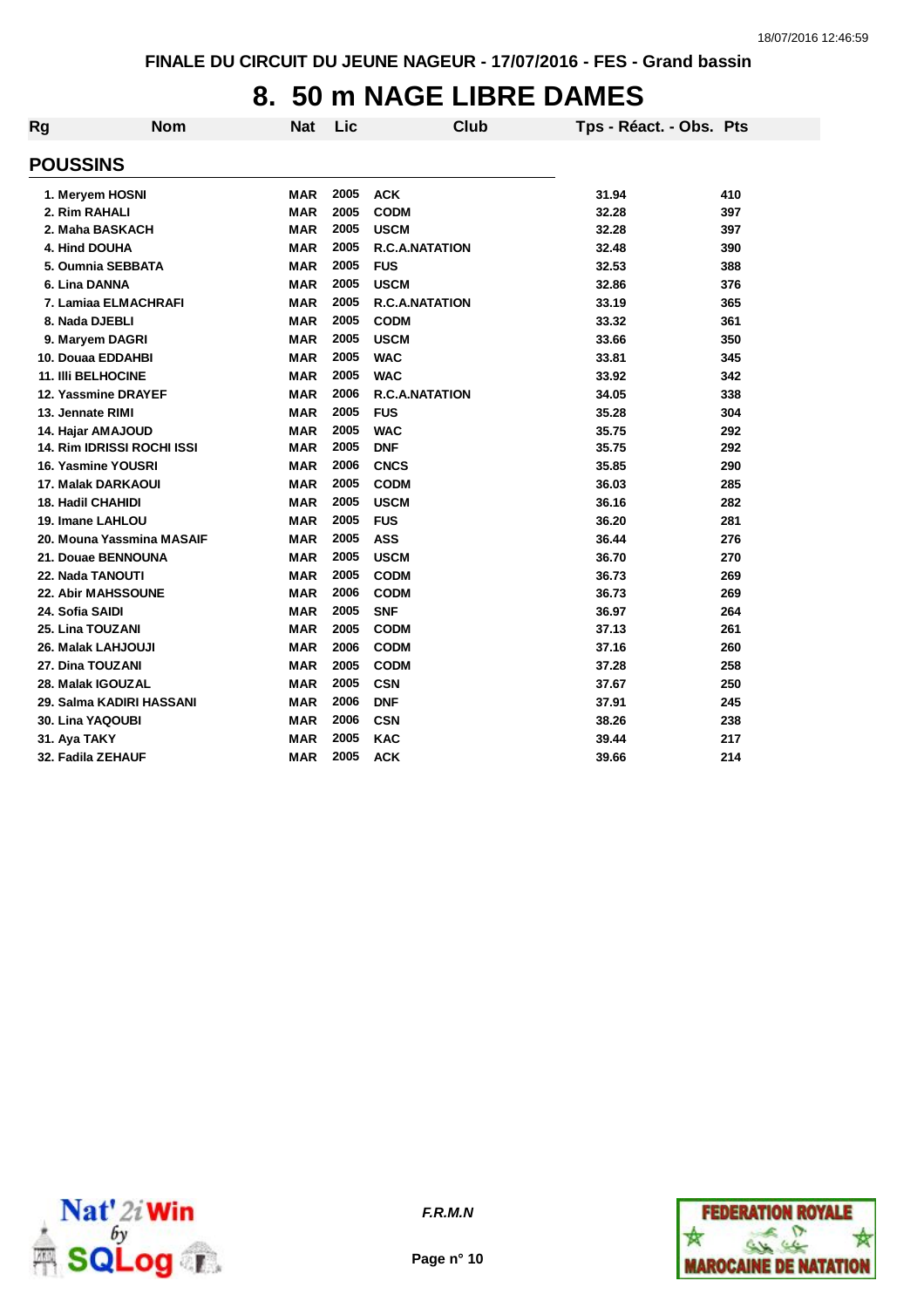#### **9. 800 m NAGE LIBRE MESSIEURS**

| Rg | <b>Nom</b>                         | <b>Nat</b> | Lic  | Club                  | Tps - Réact. - Obs. Pts |     |
|----|------------------------------------|------------|------|-----------------------|-------------------------|-----|
|    | <b>BENJAMINS</b>                   |            |      |                       |                         |     |
|    | 1. Yasser BENCHEBBA                | MAR        | 2004 | <b>USCM</b>           | 10:08.77                | 409 |
|    | 2. Mehdi EL MANSAR                 | <b>MAR</b> | 2004 | <b>TSC</b>            | 10:14.53                | 398 |
|    | 3. Mohamed Taha MALKI              | <b>MAR</b> | 2003 | <b>USCM</b>           | 10:16.81                | 393 |
|    | 4. Adam SEDDOUK                    | <b>MAR</b> | 2003 | <b>CODM</b>           | 10:22.41                | 383 |
|    | 5. El Mehdi LAANAYA                | <b>MAR</b> | 2003 | <b>TSC</b>            | 10:37.81                | 356 |
|    | 6. Anir SADIQUI                    | <b>MAR</b> | 2003 | <b>USCM</b>           | 10:40.56                | 351 |
|    | 7. Idriss AZHAR                    | <b>MAR</b> | 2003 | <b>R.C.A.NATATION</b> | 10:46.73                | 341 |
|    | 8. Yahya ELBRIDI                   | <b>MAR</b> | 2003 | <b>USCM</b>           | 10:50.86                | 335 |
|    | 9. Hamza BENHLIMA                  | <b>MAR</b> | 2004 | <b>ASS</b>            | 11:05.38                | 313 |
|    | <b>10. Walid EL BOURAKKADI</b>     | <b>MAR</b> | 2003 | <b>SNF</b>            | 11:06.38                | 312 |
|    | <b>11. Yassir BOUKHDIMI</b>        | <b>MAR</b> | 2003 | <b>CODM</b>           | 11:07.00                | 311 |
|    | <b>12. Yasser ELMAMOUN</b>         | <b>MAR</b> | 2003 | <b>CODM</b>           | 11:08.75                | 309 |
|    | <b>13. Khalid DRISSI HASSANI</b>   | <b>MAR</b> | 2003 | <b>FUS</b>            | 11:09.84                | 307 |
|    | 14. Azzedine EL BADRE              | <b>MAR</b> | 2003 | <b>CSE</b>            | 11:10.03                | 307 |
|    | <b>15. Karim JENNANE</b>           | <b>MAR</b> | 2004 | <b>CODM</b>           | 11:13.89                | 301 |
|    | 16. Zakariae AMALI                 | <b>MAR</b> | 2003 | <b>CODM</b>           | 11:15.19                | 300 |
|    | 17. Salim FRIKECH                  | <b>MAR</b> | 2004 | <b>CODM</b>           | 11:18.31                | 296 |
|    | <b>18. Amine BAHMANE</b>           | <b>MAR</b> | 2004 | <b>CODM</b>           | 11:23.94                | 288 |
|    | 19. Mohammed MOUISSE               | <b>MAR</b> | 2004 | <b>USF</b>            | 11:31.66                | 279 |
|    | 20. Mohamed RAFILI                 | <b>MAR</b> | 2004 | <b>R.C.A.NATATION</b> | 11:32.66                | 278 |
|    | 21. Ayman MEFETTAR                 | <b>MAR</b> | 2003 | <b>SNF</b>            | 11:32.69                | 278 |
|    | 22. Walid DEQQAOUI                 | <b>MAR</b> | 2003 | <b>USF</b>            | 11:34.88                | 275 |
|    | 23. Sami SAMRAH                    | <b>MAR</b> | 2003 | <b>CODM</b>           | 11:42.84                | 266 |
|    | 24. Aymen TAJEDDINE                | <b>MAR</b> | 2003 | <b>CNCS</b>           | 11:43.39                | 265 |
|    | 25. Abdelouarite GHILANE ELHASSANI | <b>MAR</b> | 2003 | R.C.A.NATATION        | 11:43.88                | 265 |
|    | 26. Adnane BENADADA                | <b>MAR</b> | 2003 | <b>SNF</b>            | 12:00.17                | 247 |
|    | 27. Soufiane AZFAR                 | <b>MAR</b> | 2004 | <b>USF</b>            | 12:02.06                | 245 |
|    | 28. Oussama EL MOUSSAMI            | <b>MAR</b> | 2003 | <b>CODM</b>           | 12:21.91                | 226 |
|    | 29. Youssef BENJELLOUN             | <b>MAR</b> | 2003 | <b>ADM</b>            | 12:27.59                | 221 |
|    | 30. Walid RHLIL                    | MAR        | 2004 | <b>CODM</b>           | 14:41.47                | 134 |
|    | <b>NC. Ilyas LAGSSAIBI</b>         | <b>MAR</b> | 2004 | <b>TSC</b>            | Frf n.d.                |     |
|    | <b>NC. Anas QOUANANE</b>           | <b>MAR</b> | 2003 | <b>JIHA</b>           | Frf n.d.                |     |



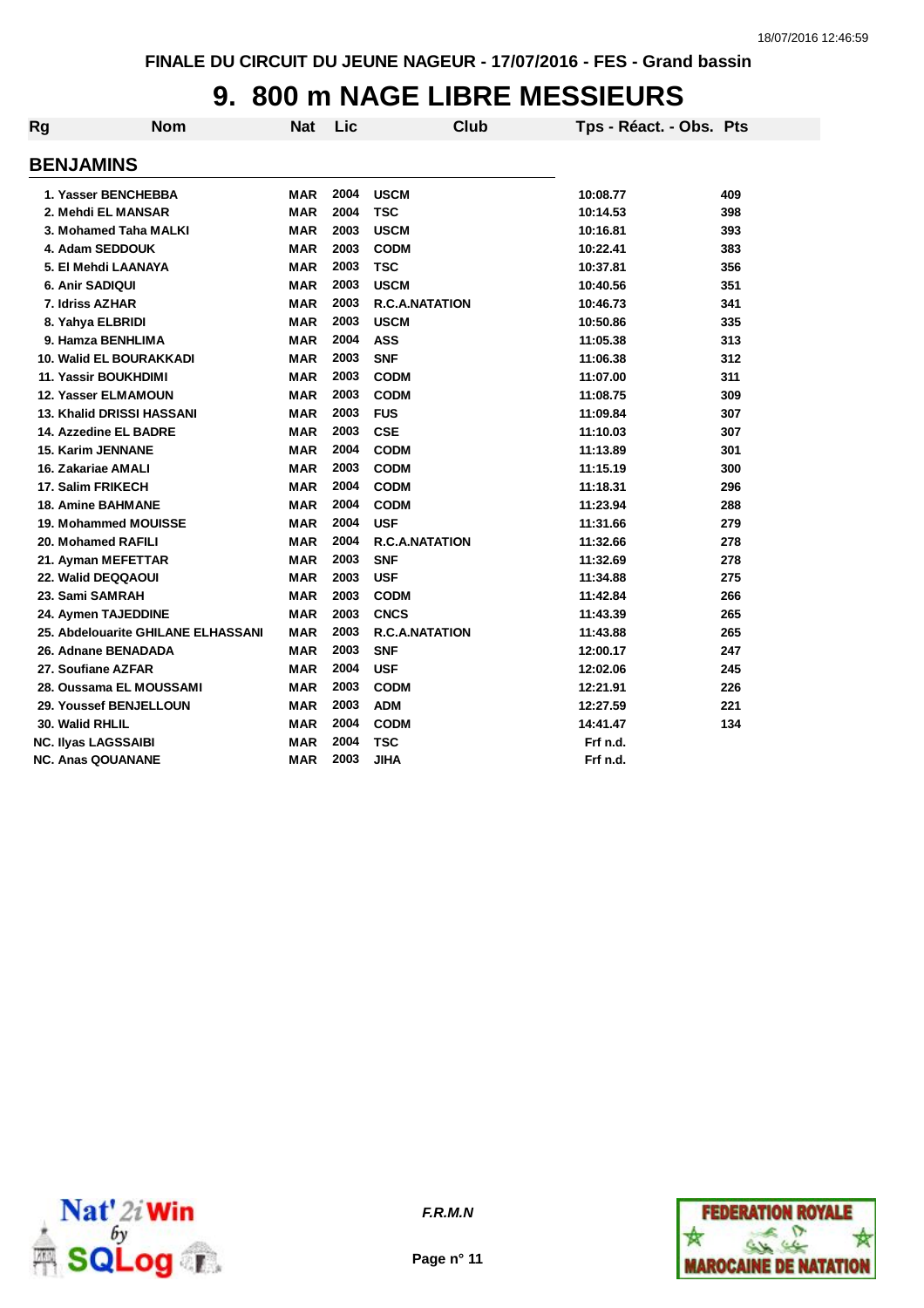#### **10. 400 m NAGE LIBRE MESSIEURS**

| Rg | <b>Nom</b>                    | <b>Nat</b> | Lic  | Club                  | Tps - Réact. - Obs. Pts |     |
|----|-------------------------------|------------|------|-----------------------|-------------------------|-----|
|    | <b>POUSSINS</b>               |            |      |                       |                         |     |
|    | 1. Adam BOURZINE              | MAR        | 2005 | <b>USCM</b>           | 5:14.67                 | 342 |
|    | 2. Hamza KAMAL                | <b>MAR</b> | 2006 | <b>FUS</b>            | 5:19.88                 | 325 |
|    | <b>3. Said CHAHINE</b>        | <b>MAR</b> | 2005 | <b>USCM</b>           | 5:22.30                 | 318 |
|    | <b>4. Souhaib EL MOUSSAMI</b> | <b>MAR</b> | 2006 | <b>CODM</b>           | 5:34.44                 | 284 |
|    | 5. Akram NEJJAR               | <b>MAR</b> | 2006 | <b>USCM</b>           | 5:34.80                 | 284 |
|    | 6. Ismail DEQQAOUI            | <b>MAR</b> | 2005 | <b>USF</b>            | 5:36.97                 | 278 |
|    | 7. Youssef IDRISSI            | <b>MAR</b> | 2005 | <b>CODM</b>           | 5:39.78                 | 271 |
|    | 8. Yassir EL MADANI           | <b>MAR</b> | 2005 | <b>FUS</b>            | 5:43.44                 | 263 |
|    | 9. Ziyad TIJARI               | MAR        | 2006 | <b>CODM</b>           | 5:44.25                 | 261 |
|    | 10. Hamza FILALI              | <b>MAR</b> | 2006 | <b>USCM</b>           | 5:44.28                 | 261 |
|    | 11. Aymane BOUZAIDI           | <b>MAR</b> | 2005 | <b>CSN</b>            | 5:45.63                 | 258 |
|    | 12. Samy BENCHEBBA            | <b>MAR</b> | 2006 | <b>USCM</b>           | 5:51.03                 | 246 |
|    | 13. Jad KHERBOUCHE            | <b>MAR</b> | 2006 | <b>ACK</b>            | 5:58.56                 | 231 |
|    | 14. Marwane SEBBATA           | <b>MAR</b> | 2006 | <b>FUS</b>            | 6:00.31                 | 227 |
|    | 15. Mohamed Aymen HARRABIDA   | <b>MAR</b> | 2005 | <b>R.C.A.NATATION</b> | 6:01.76                 | 225 |
|    | 16. Yassine SEBBATA           | <b>MAR</b> | 2006 | <b>FUS</b>            | 6:02.84                 | 223 |
|    | 17. Badr DEQQAOUI             | <b>MAR</b> | 2005 | <b>USF</b>            | 6:03.93                 | 221 |
|    | <b>18. Alae BOUARGANE</b>     | <b>MAR</b> | 2005 | <b>CODM</b>           | 6:05.08                 | 219 |
|    | <b>19. Ali SAADOUN</b>        | <b>MAR</b> | 2005 | <b>CODM</b>           | 6:05.41                 | 218 |
|    | <b>20. Khalil ELMOUNE</b>     | <b>MAR</b> | 2005 | <b>CODM</b>           | 6:06.61                 | 216 |
|    | 21. Yasser MAHLI              | <b>MAR</b> | 2006 | <b>R.C.A.NATATION</b> | 6:07.94                 | 213 |
|    | 22. Yassine ALLOUCHI          | <b>MAR</b> | 2005 | <b>CODM</b>           | 6:10.84                 | 208 |
|    | 23. Abdellah HANINI           | <b>MAR</b> | 2006 | <b>CODM</b>           | 6:13.25                 | 204 |
|    | 24. Othmane ZITOUNI           | <b>MAR</b> | 2005 | <b>CODM</b>           | 6:14.63                 | 202 |
|    | <b>25. Ali ESSARSARE</b>      | <b>MAR</b> | 2005 | <b>CODM</b>           | 6:15.73                 | 200 |
|    | 26. Yassine SBAITI            | <b>MAR</b> | 2005 | <b>CODM</b>           | 6:16.75                 | 199 |
|    | 27. Asaad BOULMAKOUL          | <b>MAR</b> | 2006 | <b>ASS</b>            | 6:24.56                 | 187 |
|    | 28. Taha CHTATI               | <b>MAR</b> | 2005 | <b>CODM</b>           | 6:29.03                 | 181 |
|    | 29. Ziad MAHRACH              | <b>MAR</b> | 2006 | <b>USF</b>            | 6:43.66                 | 162 |
|    | <b>30. Ahmed BENNANI</b>      | <b>MAR</b> | 2006 | <b>CODM</b>           | 6:52.50                 | 151 |
|    | <b>NC. Saad YASSIRI</b>       | <b>MAR</b> | 2005 | <b>USF</b>            | Frf exc.                |     |
|    | NC. Mehdi ZEHNOUNI            | <b>MAR</b> | 2005 | <b>DHJ</b>            | Frf exc.                |     |



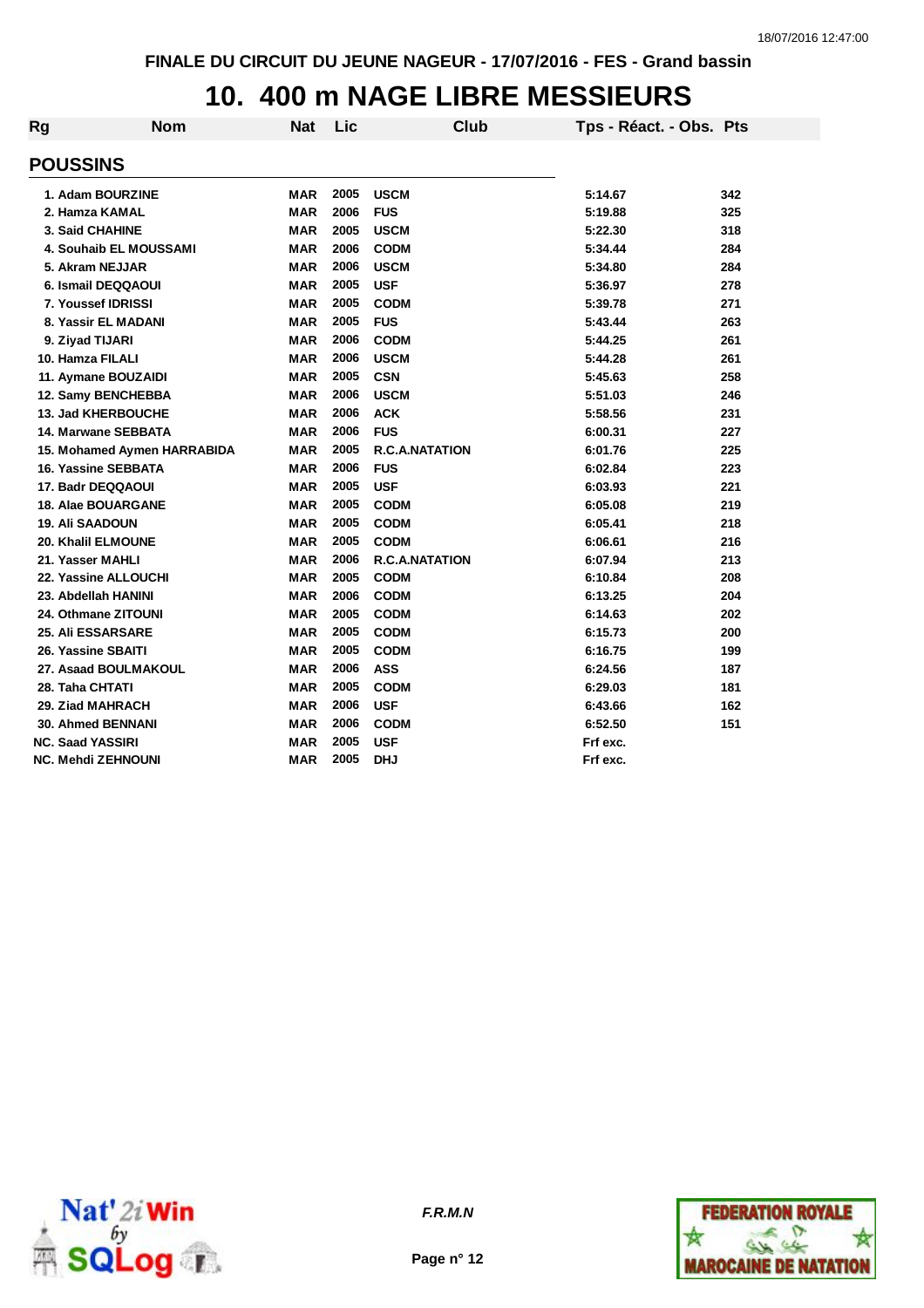### **11. 200 m 4 NAGES DAMES**

| <b>Rg</b> | <b>Nom</b>                       | <b>Nat</b> | Lic  | Club                  | Tps - Réact. - Obs. Pts |                 |  |  |
|-----------|----------------------------------|------------|------|-----------------------|-------------------------|-----------------|--|--|
|           | <b>BENJAMINS</b>                 |            |      |                       |                         |                 |  |  |
|           | 1. Taghrid DAHBANI               | MAR        | 2003 | <b>R.C.A.NATATION</b> | 2:43.59                 | 458             |  |  |
|           | 2. Oumayma ETTALBI               | <b>MAR</b> | 2003 | <b>CODM</b>           | 2:47.41                 | 427             |  |  |
|           | 3. Malak BOUSSOUF                | <b>MAR</b> | 2004 | <b>ACK</b>            | 2:50.28                 | 406             |  |  |
|           | 4. Sophie MONETTI                | <b>ITA</b> | 2003 | <b>USCM</b>           | 2:52.41                 | 391             |  |  |
|           | 5. Hiba SOUIHEL                  | MAR        | 2003 | <b>WAC</b>            | 2:53.19                 | 386             |  |  |
|           | 6. Imane BASKACH                 | <b>MAR</b> | 2003 | <b>USCM</b>           | 2:53.36                 | 385             |  |  |
|           | 7. Douae EL MOUJARRADE           | <b>MAR</b> | 2003 | <b>SNF</b>            | 2:54.20                 | 379             |  |  |
|           | 8. Nisrine FIRAS                 | <b>MAR</b> | 2004 | <b>TSC</b>            | 2:55.25                 | 373             |  |  |
|           | 9. Aya ICHOU                     | <b>MAR</b> | 2004 | <b>R.C.A.NATATION</b> | 2:55.59                 | 370             |  |  |
|           | 10. Basma BOUDRAR                | <b>MAR</b> | 2003 | <b>CODM</b>           | 2:55.73                 | 369             |  |  |
|           | 11. Maroua LAISSAOUI             | <b>MAR</b> | 2004 | <b>CODM</b>           | 2:56.16                 | 367             |  |  |
|           | <b>12. Hiba CHOUAIBI</b>         | <b>MAR</b> | 2004 | <b>USCM</b>           | 2:56.63                 | 364             |  |  |
|           | 13. Ibtissam RACHID              | <b>MAR</b> | 2004 | <b>R.C.A.NATATION</b> | 2:57.03                 | 361             |  |  |
|           | 14. Nada JALAL                   | <b>MAR</b> | 2004 | <b>R.C.A.NATATION</b> | 2:57.13                 | 361             |  |  |
|           | <b>15. Keltoum GOURRAM</b>       | <b>MAR</b> | 2003 | <b>ADM</b>            | 2:57.41                 | 359             |  |  |
|           | 16. Hajar SABER                  | <b>MAR</b> | 2003 | <b>CODM</b>           | 2:57.61                 | 358             |  |  |
|           | 17. Ella Bianca Lorenza PARKIN   | <b>GBR</b> | 2003 | <b>TSC</b>            | 2:57.89                 | 356             |  |  |
|           | 18. Basma KADI                   | <b>MAR</b> | 2004 | <b>CODM</b>           | 2:59.72                 | 345             |  |  |
|           | 19. Nour El Houda MSOUGAR        | <b>MAR</b> | 2003 | <b>ASS</b>            | 3:00.22                 | 342             |  |  |
|           | 20. Rania DEHBI                  | <b>MAR</b> | 2003 | <b>CODM</b>           | 3:01.94                 | 333             |  |  |
|           | 21. Kamilia MAALOUF              | <b>MAR</b> | 2004 | <b>WAC</b>            | 3:02.16                 | 332             |  |  |
|           | 22. Aicha EL BEKALI              | <b>MAR</b> | 2004 | A.S.F.A.R             | 3:02.80                 | 328             |  |  |
|           | 23. Doaa AMMOUMOU                | <b>MAR</b> | 2003 | <b>ACK</b>            | 3:04.68                 | 318             |  |  |
|           | 24. Hiba BOURZINE                | <b>MAR</b> | 2004 | <b>ASS</b>            | 3:04.84                 | 317             |  |  |
|           | 25. Meryem MAATAOUI              | <b>MAR</b> | 2003 | <b>CODM</b>           | 3:05.13                 | 316             |  |  |
|           | 26. Imane BAMHAOUED              | <b>MAR</b> | 2004 | A.S.F.A.R             | 3:05.47                 | 314             |  |  |
|           | 27. Fatima Zahrae AIT TALEB      | MAR        | 2003 | <b>CODM</b>           | 3:07.38                 | 305             |  |  |
|           | 28. Oumaima RACHIDI              | <b>MAR</b> | 2004 | <b>USCM</b>           | 3:07.63                 | 303             |  |  |
|           | 29. Abrare BELRHITI              | <b>MAR</b> | 2004 | <b>ACK</b>            | 3:09.66                 | 294             |  |  |
|           | 30. Nada RAFIK                   | <b>MAR</b> | 2003 | <b>CODM</b>           | 3:11.98                 | 283             |  |  |
|           | <b>31. Lina GABOUNE</b>          | <b>MAR</b> | 2004 | <b>FUS</b>            | 3:12.16                 | 282             |  |  |
|           | <b>NC. Rime Ines EL RHOUBARI</b> | <b>MAR</b> | 2004 | <b>FUS</b>            | Dsq NI                  | 0               |  |  |
|           | <b>POUSSINS</b>                  |            |      |                       |                         |                 |  |  |
|           |                                  |            |      |                       |                         |                 |  |  |
|           | 1. Hind DOUHA                    | MAR        | 2005 | <b>R.C.A.NATATION</b> | 2:50.67                 | 403             |  |  |
|           | 2. Meryem HOSNI                  | MAR        | 2005 | <b>ACK</b>            | 2:50.84                 | 402             |  |  |
|           | 3. Yassmine DRAYEF               | MAR        | 2006 | <b>R.C.A.NATATION</b> | 2:53.27                 | 385             |  |  |
|           | 4. Lamiaa ELMACHRAFI             | MAR        | 2005 | <b>R.C.A.NATATION</b> | 2:57.55                 | 358             |  |  |
|           | 5. Lina DANNA                    | MAR        | 2005 | <b>USCM</b>           | 3:01.91                 | 333             |  |  |
|           | 6. Maryem DAGRI                  | <b>MAR</b> | 2005 | <b>USCM</b>           | 3:01.94                 | 333             |  |  |
|           | 7. Oumnia SEBBATA                | <b>MAR</b> | 2005 | <b>FUS</b>            | 3:03.79                 | 323             |  |  |
|           | 8. Maha BASKACH                  | MAR        | 2005 | <b>USCM</b>           | 3:05.38                 | 315             |  |  |
|           | 9. Douaa EDDAHBI                 | MAR        | 2005 | <b>WAC</b>            | 3:09.06                 | 297             |  |  |
|           | 10. Malak DARKAOUI               | MAR        | 2005 | <b>CODM</b>           | 3:09.17                 | 296             |  |  |
|           | 11. Nada DJEBLI                  | MAR        | 2005 | <b>CODM</b>           | 3:09.69                 | 294             |  |  |
|           | 12. Rim RAHALI                   | MAR        | 2005 | <b>CODM</b>           | 3:13.06                 | 279             |  |  |
|           | 13. Hadil CHAHIDI                | MAR        | 2005 | <b>USCM</b>           | 3:17.03                 | 262             |  |  |
|           | 14. Mouna Yassmina MASAIF        | <b>MAR</b> | 2005 | <b>ASS</b>            | 3:20.00                 | 250             |  |  |
|           | 15. Hajar AMAJOUD                | <b>MAR</b> | 2005 | <b>WAC</b>            | 3:20.17                 | 250             |  |  |
|           | 16. Yasmine YOUSRI               | MAR        | 2006 | <b>CNCS</b>           | 3:20.88                 | 247             |  |  |
|           | 17. Nada TANOUTI                 | MAR        | 2005 | <b>CODM</b>           | 3:24.56                 | 234             |  |  |
|           | 18. Imane LAHLOU                 | <b>MAR</b> | 2005 | <b>FUS</b>            | 3:25.22                 | 232             |  |  |
|           | 19. Lina TOUZANI                 | <b>MAR</b> | 2005 | <b>CODM</b>           | 3:25.80                 | 230             |  |  |
|           | 20. Jennate RIMI                 | MAR        | 2005 | <b>FUS</b>            | 3:26.78                 | 227             |  |  |
|           | 21. Dina TOUZANI                 | <b>MAR</b> | 2005 | <b>CODM</b>           | 3:27.34                 | 225             |  |  |
|           | $Naf'$ $\gamma$ Win              |            |      | CD M N                |                         | <b>CENEDATI</b> |  |  |



**Page n° 13**

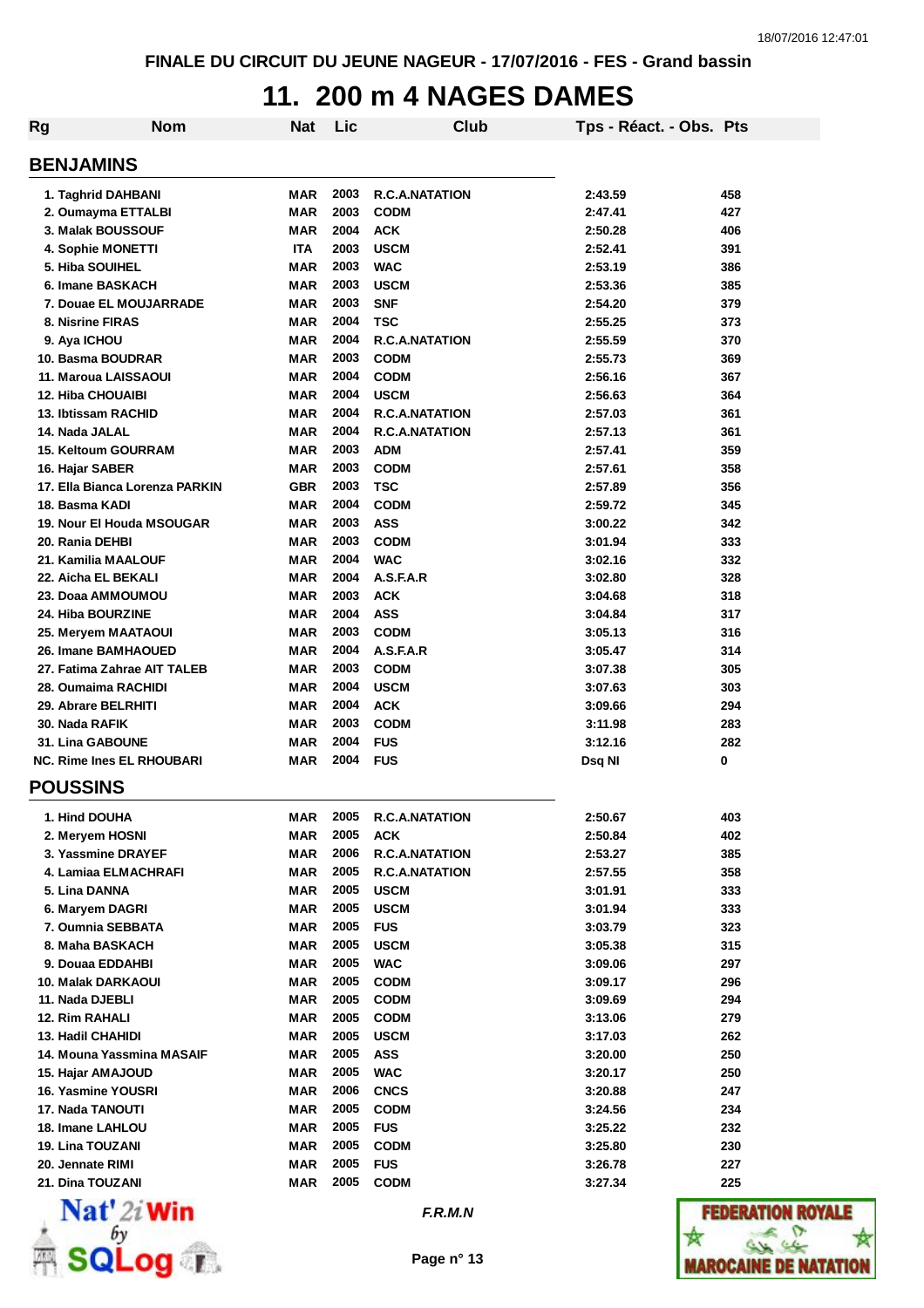#### **11. 200 m 4 NAGES DAMES**

| Rg                                | <b>Nom</b> | <b>Nat</b> | <b>Lic</b> |             | Club | Tps - Réact. - Obs. Pts |     |  |
|-----------------------------------|------------|------------|------------|-------------|------|-------------------------|-----|--|
| <b>POUSSINS</b>                   |            |            |            |             |      |                         |     |  |
| <b>22. Rim IDRISSI ROCHI ISSI</b> |            | MAR        | 2005       | <b>DNF</b>  |      | 3:27.42                 | 224 |  |
| 23. Douae BENNOUNA                |            | MAR        | 2005       | <b>USCM</b> |      | 3:27.75                 | 223 |  |
| 24. Malak LAHJOUJI                |            | <b>MAR</b> | 2006       | <b>CODM</b> |      | 3:28.56                 | 221 |  |
| 25. Lina YAQOUBI                  |            | <b>MAR</b> | 2006       | <b>CSN</b>  |      | 3:28.87                 | 220 |  |
| <b>26. Abir MAHSSOUNE</b>         |            | <b>MAR</b> | 2006       | <b>CODM</b> |      | 3:29.79                 | 217 |  |
| 27. Fadila ZEHAUF                 |            | <b>MAR</b> | 2005       | <b>ACK</b>  |      | 3:31.54                 | 212 |  |
| 28. Salma KADIRI HASSANI          |            | <b>MAR</b> | 2006       | <b>DNF</b>  |      | 3:42.44                 | 182 |  |
| 29. Malak IGOUZAL                 |            | <b>MAR</b> | 2005       | <b>CSN</b>  |      | 3:44.79                 | 176 |  |
| 30. Sofia SAIDI                   |            | <b>MAR</b> | 2005       | <b>SNF</b>  |      | 3:52.16                 | 160 |  |
| <b>NC. IIII BELHOCINE</b>         |            | <b>MAR</b> | 2005       | <b>WAC</b>  |      | Disqual.                | 0   |  |



*F.R.M.N*

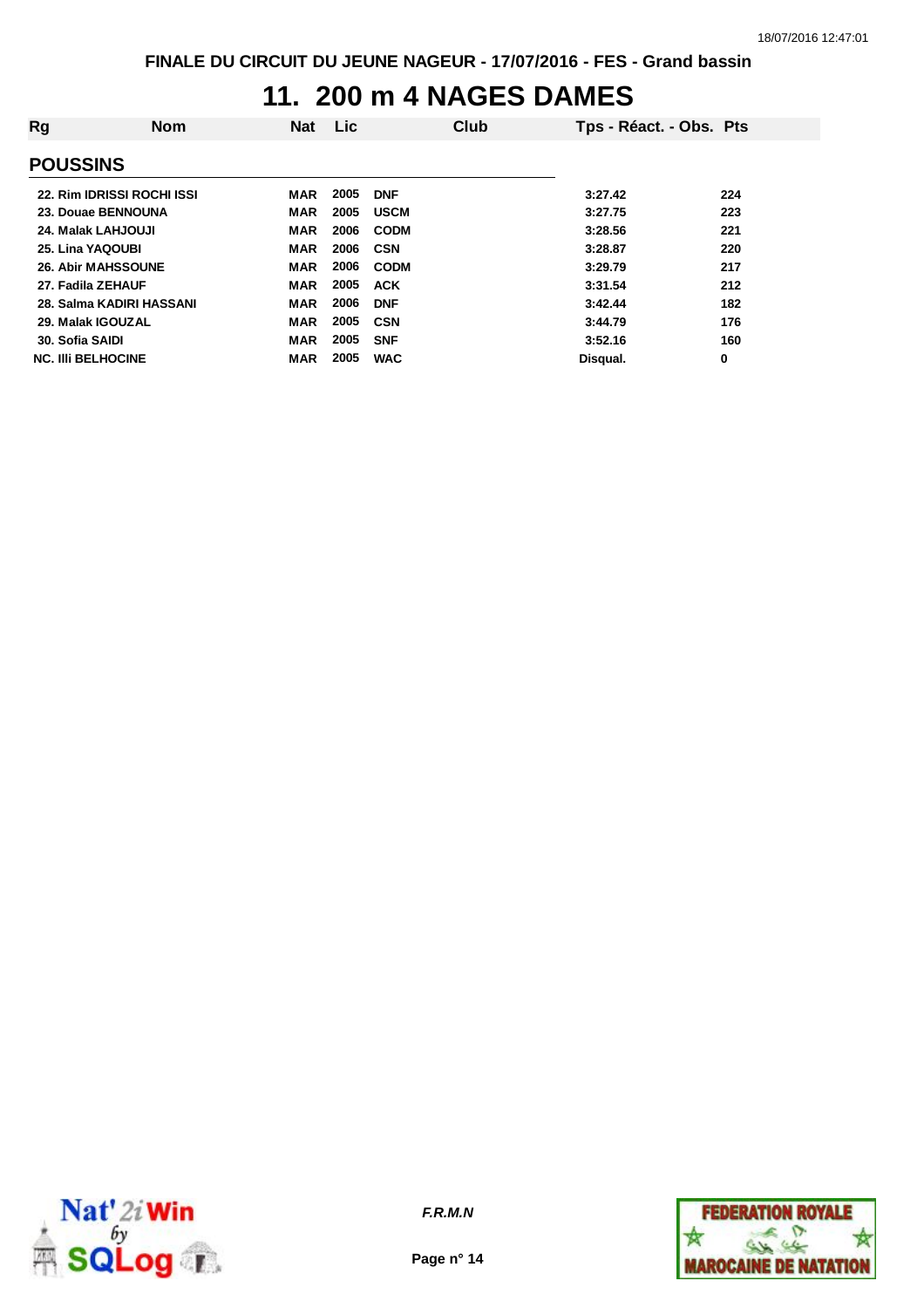# **12. 4 x 50 m NAGE LIBRE MIXTE**

| Rg | <b>Nom</b>                                                                                          | <b>Nat</b>                                           | Lic                          | Club                                                                           | Tps - Réact. - Obs. Pts |                    |  |  |  |
|----|-----------------------------------------------------------------------------------------------------|------------------------------------------------------|------------------------------|--------------------------------------------------------------------------------|-------------------------|--------------------|--|--|--|
|    | <b>BENJAMINS</b>                                                                                    |                                                      |                              |                                                                                |                         |                    |  |  |  |
|    | 1. Imane BASKACH<br><b>Anir SADIQUI</b><br><b>Hiba CHOUAIBI</b>                                     | <b>MAR</b><br><b>MAR</b><br><b>MAR</b>               | 2003<br>2003<br>2004         | <b>USCM</b><br><b>USCM</b><br><b>USCM</b>                                      | 1:58.59                 | 0<br>0<br>0        |  |  |  |
|    | <b>Yasser BENCHEBBA</b><br>2. Basma BOUDRAR<br><b>Yasser ELMAMOUN</b><br><b>Oumayma ETTALBI</b>     | <b>MAR</b><br><b>MAR</b><br><b>MAR</b><br>MAR        | 2004<br>2003<br>2003<br>2003 | <b>USCM</b><br><b>CODM</b><br><b>CODM</b><br><b>CODM</b>                       | 2:00.19                 | 0<br>0<br>0<br>0   |  |  |  |
|    | Zakaria BEJJI<br>3. Imane KANDILI<br>Douae EL MOUJARRADE<br><b>Ayman MEFETTAR</b>                   | <b>MAR</b><br><b>MAR</b><br><b>MAR</b><br><b>MAR</b> | 2003<br>2003<br>2003<br>2003 | <b>CODM</b><br><b>SNF</b><br><b>SNF</b><br><b>SNF</b>                          | 2:05.91                 | 0<br>0<br>0<br>0   |  |  |  |
|    | <b>Adnane BENADADA</b><br>4. Mehdi EL MANSAR<br><b>Nisrine FIRAS</b>                                | <b>MAR</b><br><b>MAR</b><br><b>MAR</b>               | 2003<br>2004<br>2004         | <b>SNF</b><br><b>TSC</b><br><b>TSC</b>                                         | 2:05.92                 | 0<br>0<br>0        |  |  |  |
|    | El Mehdi LAANAYA<br>Ella Bianca Lorenza PARKIN<br>5. Manal ANOUAR EL ALAMI<br><b>Achraf BELOUAD</b> | <b>MAR</b><br><b>GBR</b><br><b>MAR</b><br><b>MAR</b> | 2003<br>2003<br>2003<br>2003 | <b>TSC</b><br><b>TSC</b><br><b>ADM</b><br><b>ADM</b>                           | 2:11.38                 | 0<br>0<br>0<br>0   |  |  |  |
|    | <b>Widad ECHAFAKI</b><br><b>Keltoum GOURRAM</b><br>6. Idriss AZHAR                                  | <b>MAR</b><br><b>MAR</b><br><b>MAR</b>               | 2004<br>2003<br>2003         | <b>ADM</b><br><b>ADM</b><br><b>R.C.A.NATATION</b>                              | 2:11.77                 | 0<br>0<br>0        |  |  |  |
|    | <b>Taghrid DAHBANI</b><br>Aya ICHOU<br><b>Mohamed Amine MAHLI</b><br>7. Kamilia MAALOUF             | <b>MAR</b><br><b>MAR</b><br>MAR<br><b>MAR</b>        | 2003<br>2004<br>2003<br>2004 | R.C.A.NATATION<br><b>R.C.A.NATATION</b><br><b>R.C.A.NATATION</b><br><b>WAC</b> | 2:13.28                 | 0<br>0<br>0<br>0   |  |  |  |
|    | <b>Ismail EL YOUSFI</b><br><b>Mohamed Badr OUAMMOU</b><br><b>Hiba SOUIHEL</b>                       | <b>MAR</b><br><b>MAR</b><br><b>MAR</b>               | 2004<br>2004<br>2003         | <b>WAC</b><br><b>WAC</b><br><b>WAC</b>                                         |                         | 0<br>0<br>0        |  |  |  |
|    | 8. Rima BADOUI<br><b>Sara BELLAMINE</b><br>Hamza BENHLIMA<br><b>Ahmed Ghassane MAGRI</b>            | <b>MAR</b><br><b>MAR</b><br><b>MAR</b><br><b>MAR</b> | 2004<br>2004<br>2004<br>2003 | <b>ASS</b><br><b>ASS</b><br><b>ASS</b><br><b>ASS</b>                           | 2:18.91                 | 0<br>0<br>0<br>0   |  |  |  |
|    | 9. Chahd ALAMI<br><b>Houssam BENIKEN</b><br><b>Zineb FILALI</b><br><b>Younes IDRISSI</b>            | <b>MAR</b><br><b>MAR</b><br>MAR<br>MAR               | 2004<br>2004<br>2003<br>2003 | <b>DNF</b><br><b>DNF</b><br><b>DNF</b><br><b>DNF</b>                           | 2:27.59                 | 0<br>0<br>0<br>0   |  |  |  |
|    | 10. Saad ALEM<br><b>Maria BOULAGUIGUE</b><br><b>Fatima Zahra LAKTATI</b>                            | MAR<br><b>MAR</b><br><b>MAR</b>                      | 2004<br>2003<br>2004         | <b>MAS</b><br><b>MAS</b><br><b>MAS</b>                                         | 2:28.28                 | 0<br>0<br>0        |  |  |  |
|    | <b>Yassine MAKNASSI SALIME</b><br><b>POUSSINS</b>                                                   | <b>MAR</b>                                           | 2004                         | MAS                                                                            |                         | 0                  |  |  |  |
|    | 1. Lina DANNA<br><b>Said CHAHINE</b><br><b>Maha BASKACH</b><br><b>Adam BOURZINE</b>                 | <b>MAR</b><br><b>MAR</b><br><b>MAR</b><br><b>MAR</b> | 2005<br>2005<br>2005<br>2005 | <b>USCM</b><br><b>USCM</b><br><b>USCM</b><br><b>USCM</b>                       | 2:10.56                 | 0<br>0<br>0<br>0   |  |  |  |
|    | 2. Nada DJEBLI<br><b>Ziyad TIJARI</b><br><b>Rim RAHALI</b><br>Souhaib EL MOUSSAMI                   | <b>MAR</b><br><b>MAR</b><br>MAR<br><b>MAR</b>        | 2005<br>2006<br>2005<br>2006 | <b>CODM</b><br><b>CODM</b><br><b>CODM</b>                                      | 2:13.44                 | 0<br>0<br>0<br>0   |  |  |  |
|    | 3. Yassir EL MADANI<br><b>Marwane SEBBATA</b><br>Jennate RIMI<br><b>Oumnia SEBBATA</b>              | <b>MAR</b><br><b>MAR</b><br><b>MAR</b>               | 2005<br>2006<br>2005<br>2005 | <b>CODM</b><br><b>FUS</b><br><b>FUS</b><br><b>FUS</b><br><b>FUS</b>            | 2:15.58                 | 0<br>0<br>0<br>0   |  |  |  |
|    | 4. Lamiaa ELMACHRAFI<br><b>Mohamed Aymen HARRABIDA</b><br><b>Yasser MAHLI</b>                       | MAR<br><b>MAR</b><br>MAR<br>MAR                      | 2005<br>2005<br>2006         | <b>R.C.A.NATATION</b><br><b>R.C.A.NATATION</b><br><b>R.C.A.NATATION</b>        | 2:19.63                 | 0<br>0<br>0        |  |  |  |
|    | $N0$ +1 $\frac{1}{2}$ +4/                                                                           |                                                      |                              |                                                                                |                         | <b>PPRPRAPIALI</b> |  |  |  |



*F.R.M.N*